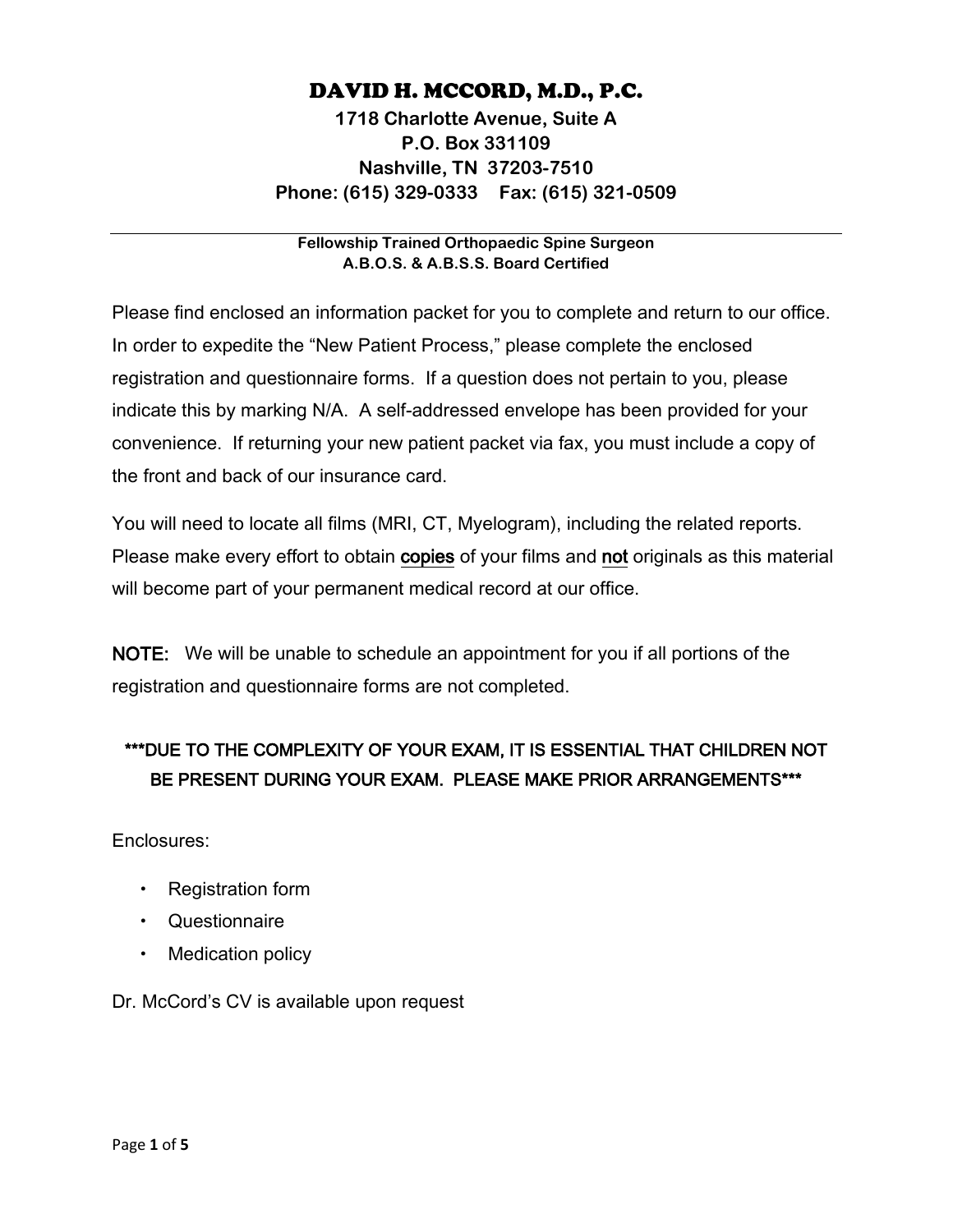# **P.O. Box 331109 Nashville, TN 37203-7510 Phone: (615) 329-0333 Fax: (615) 321-0509**

| Date of Birth: <u>________________________________</u>      | Marital Status: Married ______ Single_____ |                                           |
|-------------------------------------------------------------|--------------------------------------------|-------------------------------------------|
|                                                             |                                            |                                           |
|                                                             |                                            |                                           |
|                                                             |                                            |                                           |
|                                                             |                                            |                                           |
|                                                             |                                            |                                           |
| PATIENT EMPLOYER INFORMATION:                               | Are you employed: Yes ______ No_____       |                                           |
|                                                             |                                            |                                           |
|                                                             |                                            |                                           |
|                                                             | State: __________________________          | Zip Code: ________                        |
| REASON FOR VISIT: **IMPORTANT: THIS MUST BE MARKED**        |                                            |                                           |
| Is this visit related to a motor vehicle accident? Yes / No |                                            | If yes, is your case still open? Yes / No |
| Is this visit related to an on the job injury? Yes / No     |                                            | If yes, is your case still open? Yes / No |
| **For office use only**                                     |                                            |                                           |
|                                                             | Chart $#$ :                                |                                           |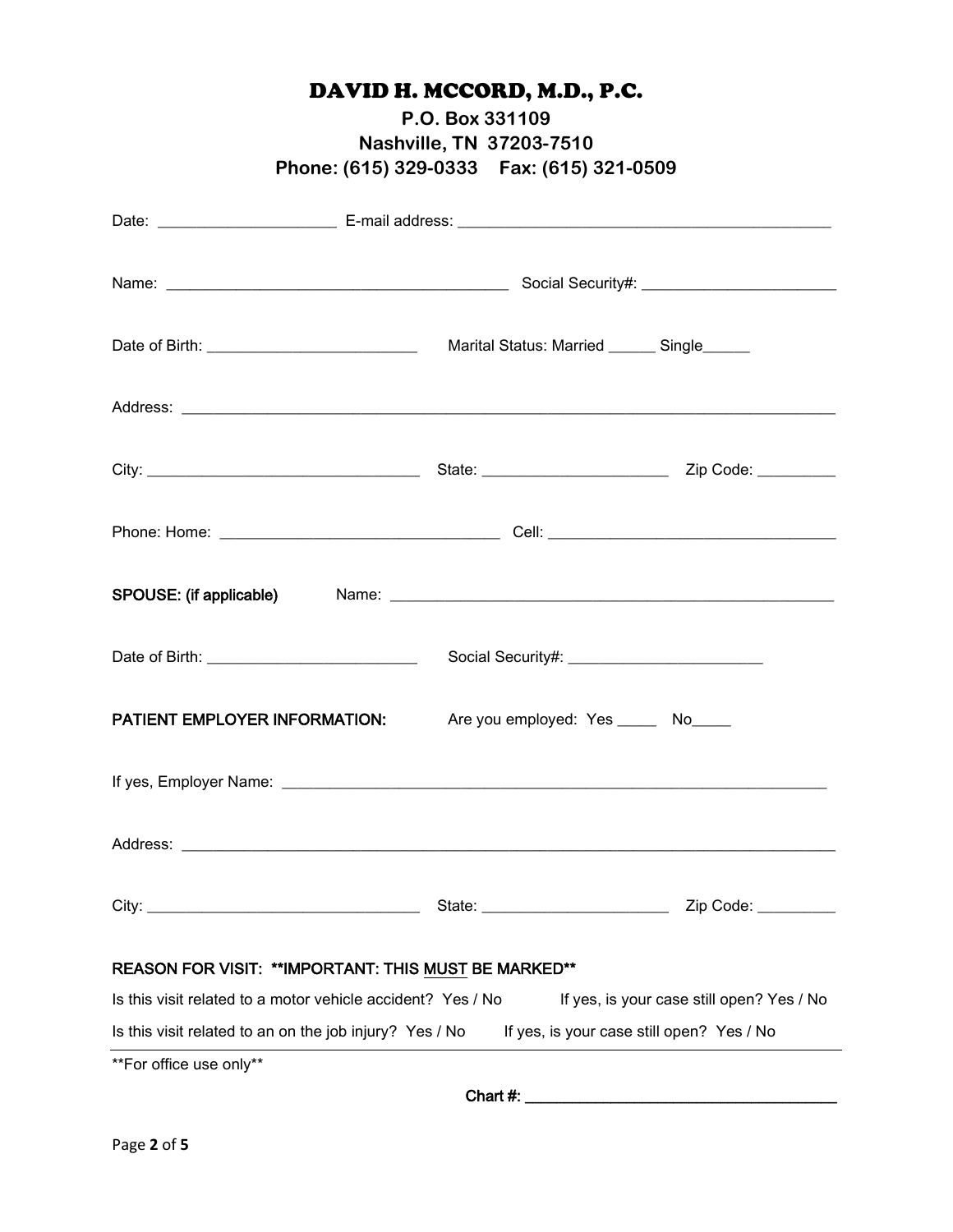**P.O. Box 331109 Nashville, TN 37203-7510 Phone: (615) 329-0333 Fax: (615) 321-0509**

| <b>PRIMARY INSURANCE:</b>                  |                                                                                                                                                                                                                                      |
|--------------------------------------------|--------------------------------------------------------------------------------------------------------------------------------------------------------------------------------------------------------------------------------------|
|                                            |                                                                                                                                                                                                                                      |
|                                            |                                                                                                                                                                                                                                      |
|                                            | Insured's relation to patient: Self _______ Spouse _____; If spouse, Date of birth: ________________                                                                                                                                 |
| <b>SECONDARY INSURANCE:</b>                |                                                                                                                                                                                                                                      |
|                                            | Carrier name: <u>example and contract and contract and contract and contract and contract and contract and contract and contract and contract and contract and contract and contract and contract and contract and contract and </u> |
|                                            |                                                                                                                                                                                                                                      |
|                                            | Insured's relation to patient: Self _______ Spouse _____; If spouse, Date of birth: ________________                                                                                                                                 |
| <b>WORKERS COMPENSATION</b>                | **MUST BE MARKED**                                                                                                                                                                                                                   |
| Is this visit work related? Yes / No       | If yes; Is your workers comp case still open? Yes / No                                                                                                                                                                               |
|                                            |                                                                                                                                                                                                                                      |
|                                            |                                                                                                                                                                                                                                      |
|                                            |                                                                                                                                                                                                                                      |
|                                            |                                                                                                                                                                                                                                      |
| <b>MOTOR VEHICLE ACCIDENT</b>              | **MUST BE MARKED**                                                                                                                                                                                                                   |
| Is this visit auto related? Yes / No       | If yes; Is your MVA case still open? Yes / No                                                                                                                                                                                        |
|                                            | Date of accident:______________________________Claim#: __________________________                                                                                                                                                    |
|                                            |                                                                                                                                                                                                                                      |
|                                            |                                                                                                                                                                                                                                      |
|                                            |                                                                                                                                                                                                                                      |
| <b>ATTORNEY</b> -(If work or auto related) |                                                                                                                                                                                                                                      |
| Do you have an attorney? Yes / No          |                                                                                                                                                                                                                                      |
|                                            |                                                                                                                                                                                                                                      |
|                                            |                                                                                                                                                                                                                                      |
| **For office use only**                    |                                                                                                                                                                                                                                      |
|                                            |                                                                                                                                                                                                                                      |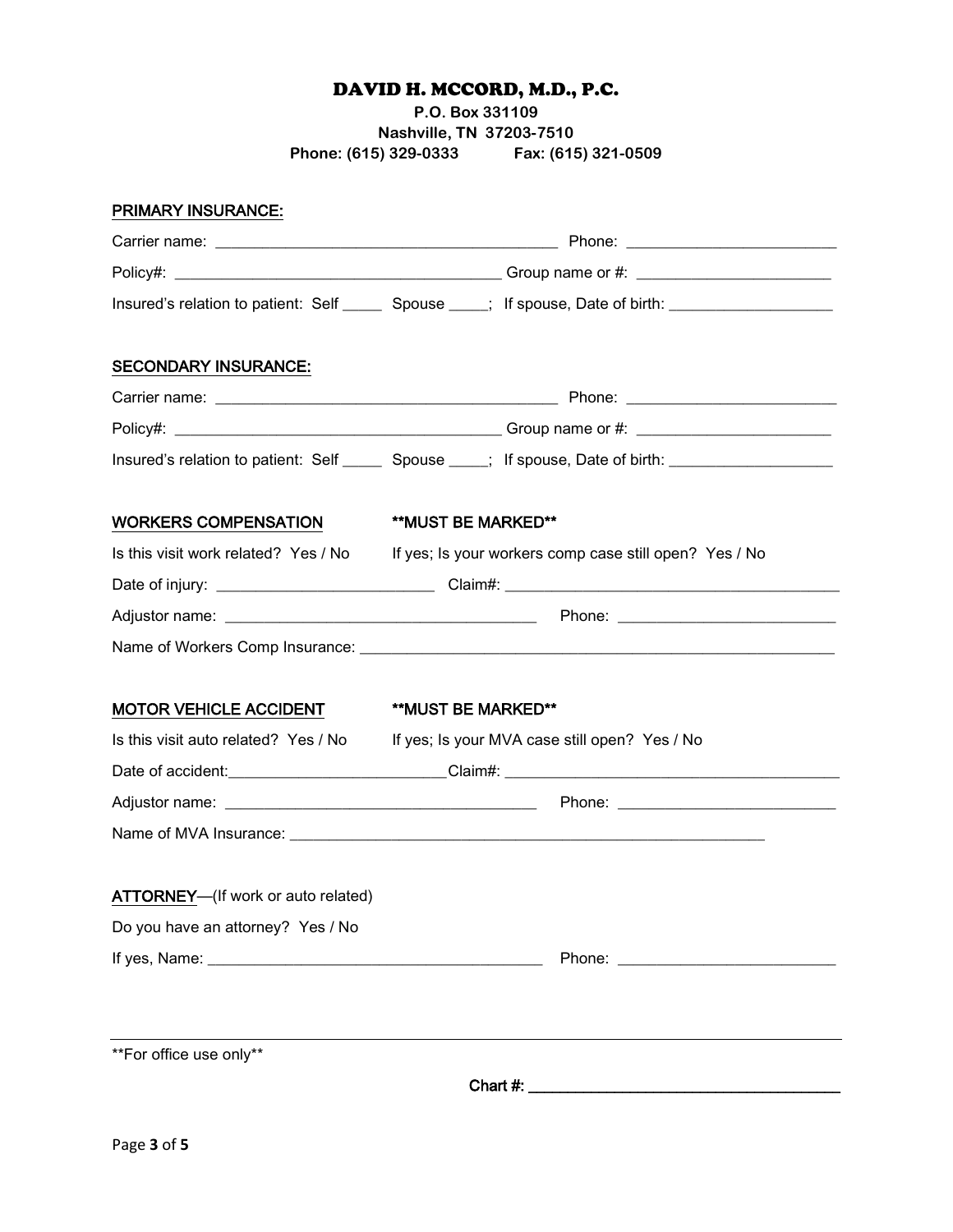**P.O. Box 331109 Nashville, TN 37203-7510 Phone: (615) 329-0333 Fax: (615) 321-0509**

| <b>MEDICAL INFORMATION</b>                                             |                                                                                                                                                                                                                                      |
|------------------------------------------------------------------------|--------------------------------------------------------------------------------------------------------------------------------------------------------------------------------------------------------------------------------------|
|                                                                        |                                                                                                                                                                                                                                      |
|                                                                        |                                                                                                                                                                                                                                      |
|                                                                        |                                                                                                                                                                                                                                      |
|                                                                        |                                                                                                                                                                                                                                      |
|                                                                        | <b>**PLEASE MARK**</b>                                                                                                                                                                                                               |
|                                                                        | I give my permission to Dr. McCord, M.D., P.C. to release any/all medical records to my primary care                                                                                                                                 |
|                                                                        | physician, my referring physician, and any physician I am referred to if applicable:                                                                                                                                                 |
|                                                                        | $\Box$ Yes, I give my permission $\Box$ No, I do not give my permission                                                                                                                                                              |
|                                                                        |                                                                                                                                                                                                                                      |
| <b>DISABILITY</b>                                                      | Have you filed for disability? Yes / No If no, are you planning to file? Yes / No                                                                                                                                                    |
| If yes, what was the outcome? $\Box$ I was awarded disability benefits |                                                                                                                                                                                                                                      |
|                                                                        | $\Box$ I was denied disability benefits                                                                                                                                                                                              |
| $\Box$ Still in process                                                |                                                                                                                                                                                                                                      |
|                                                                        |                                                                                                                                                                                                                                      |
|                                                                        | Phone: <u>with the set of the set of the set of the set of the set of the set of the set of the set of the set of the set of the set of the set of the set of the set of the set of the set of the set of the set of the set of </u> |
|                                                                        |                                                                                                                                                                                                                                      |
|                                                                        | Disability forms: We will complete disability forms for a charge of \$50 per page. Payment is due prior to                                                                                                                           |
| completion. Please allow 7-10 days after payment is received.          |                                                                                                                                                                                                                                      |
|                                                                        |                                                                                                                                                                                                                                      |
| <b>MISCELLANEOUS</b>                                                   |                                                                                                                                                                                                                                      |
|                                                                        | Name of closest relative not living with you: __________________________________                                                                                                                                                     |
|                                                                        |                                                                                                                                                                                                                                      |
|                                                                        |                                                                                                                                                                                                                                      |
|                                                                        |                                                                                                                                                                                                                                      |
| **For office use only**                                                |                                                                                                                                                                                                                                      |
|                                                                        |                                                                                                                                                                                                                                      |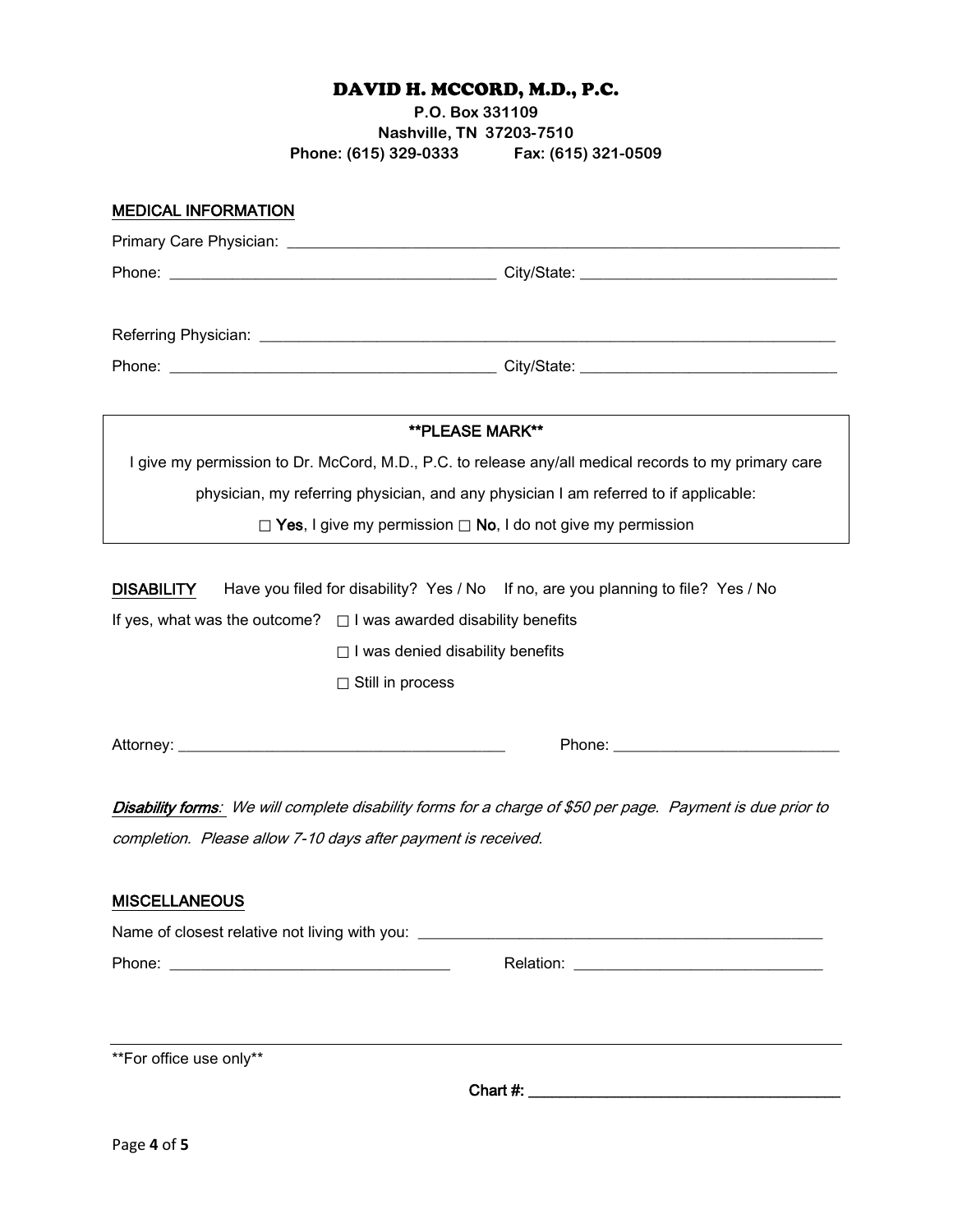**P.O. Box 331109**

### **Nashville, TN 37203-7510 Phone: (615) 329-0333 Fax: (615) 321-0509**

Thank you for choosing us as your health care provider. We are committed to your treatment being successful. Please understand that payment of your bill is considered part of your treatment. The following is the financial policy which we require you to read and sign prior to your treatment.

Regarding Insurance: Insurance is billed as a courtesy to our patients. All balances are your responsibility whether your insurance pays or not. Your insurance policy is a contract between you and your insurance company; we are not a party to that contract. Please be aware that some, and perhaps all, of the services provided may be noncovered and not considered reasonable and necessary under the Medicare Program and/or other medical insurance. All copays and deductibles are due and will be collected at the time services are rendered.

Usual and Customary Rates: Our practice is committed to providing the best treatment for our patients and we charge what is usual and customary for our area. You are responsible for payment regardless of any insurance company's arbitrary determination of usual and customary rates.

Past Due Accounts: In the event that my account becomes past due is placed with a collection agency or any attorney, I have been advised and agree to pay any attorney or collection fees in addition to the account balance.

Missed Appointments: Unless cancelled within 24 hours prior to your scheduled appointment, you will incur a \$25 "no show" charge.

I, the undersigned, authorize release of any medical information necessary to process insurance claims on my behalf. I further authorize payments of medical benefits to David H. McCord, M.D., P.C. in the event insurance is filed. I agree to pay for any items that are not covered by my insurance company, if applicable. I understand that these items will be itemized by date of service and I will be billed after insurance, if applicable, is filed. I understand that if my insurance carrier has not paid the charges incurred upon my behalf in a reasonable amount of time, I will be held responsible for payment in full. I understand that if Workers Compensation or another carrier is liable for my bills, my group insurance is not responsible for payment. I understand that all information must be given to David H. McCord, M.D., P.C. prior to my appointment date in order to verify insurance coverage and liability. I am responsible for the amount charged after insurance has paid their portion and will be responsible for any court and collection fees that may be involved in collection of the charged amount.

### I have read and understand the above Financial Policy. "'Must be signed before any services will be rendered\*\* \_\_\_\_\_\_\_\_\_\_\_\_\_\_\_\_\_\_\_\_\_\_\_\_\_\_\_\_\_\_\_\_\_\_\_\_\_\_\_\_\_\_\_\_\_\_\_\_\_\_\_\_\_\_\_\_\_\_\_\_\_ \_\_\_\_\_\_\_\_\_\_\_\_\_\_\_\_\_\_\_\_\_\_\_\_\_\_

Signature of Patient or Responsible Party **Date** Date Date

\*\*For office use only\*\* example that the chart the Chart the chart of the chart of the chart the chart the chart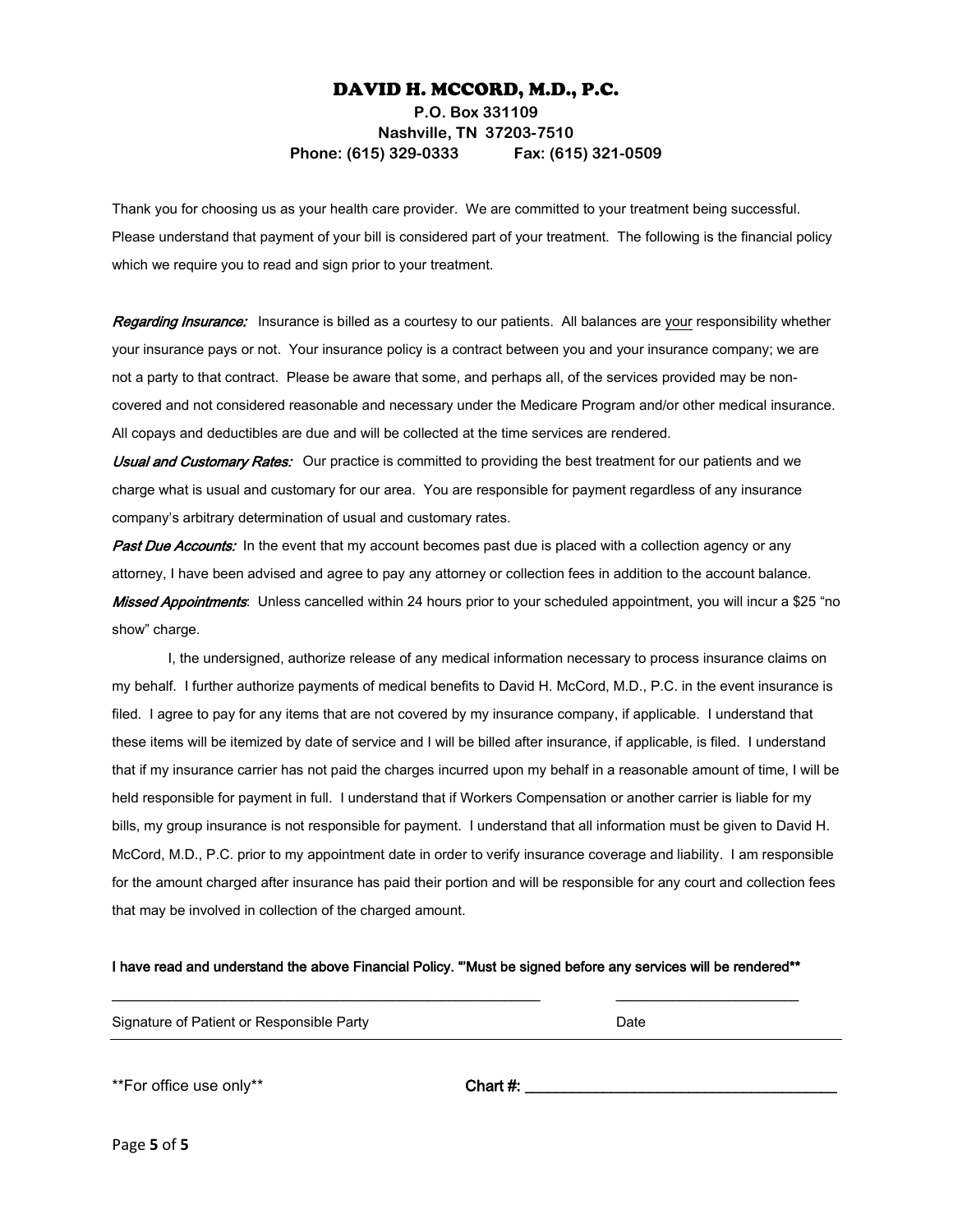P. O. Box 331109 Nashville, TN 37203-7510 (615) 329-0333

n ew pat ient quest ionnaire

|                                                             |                                                                  | Age: I am right handed Ileft handed. Sex: Height: Weight:           |                 |
|-------------------------------------------------------------|------------------------------------------------------------------|---------------------------------------------------------------------|-----------------|
| Is this visit due to a JOB RELATED INJURY? $\Box$ YES       |                                                                  | $\Box$ NO                                                           |                 |
| $\bullet$                                                   |                                                                  | Date of Accident: Was an accident report filed? VES                 | $\overline{NQ}$ |
| Is this visit related to an AUTOMOBILE ACCIDENT? $\Box$ YES |                                                                  | N <sub>0</sub>                                                      |                 |
| $\bullet$                                                   |                                                                  |                                                                     |                 |
| $\bullet$                                                   | Were you a driver or passenger?                                  |                                                                     |                 |
| $\bullet$                                                   | Were you wearing a seat belt? $\Box$ <b>YES</b> $\Box$ <b>NO</b> |                                                                     |                 |
| $\bullet$                                                   |                                                                  | How was your car hit? STRUCK FROM REAR RIGHT SIDE LEFT SIDE HEAD-ON |                 |
| $\bullet$                                                   |                                                                  |                                                                     |                 |
| $\bullet$                                                   |                                                                  |                                                                     |                 |
|                                                             |                                                                  |                                                                     |                 |
|                                                             |                                                                  |                                                                     |                 |
|                                                             |                                                                  |                                                                     |                 |
|                                                             |                                                                  |                                                                     |                 |
| Is your pain: $\Box$ BETTER                                 | $\Box$ WORSE                                                     | $\Box$ STAYING THE SAME                                             |                 |
| <b>Where is Pain Located?</b>                               | $\Box$ LOW BACK                                                  | $\Box$ MID BACK<br><b>NECK</b>                                      |                 |
|                                                             | $LEG(S)$ :<br>$\n  Let$                                          | Right Both Legs                                                     |                 |
|                                                             | $ARM(S)$ : $Left$                                                | Right Both Arms                                                     |                 |
|                                                             |                                                                  | $\Box$ OTHER: $\_\_$                                                |                 |
|                                                             | WHICH PAIN IS WORSE?                                             |                                                                     |                 |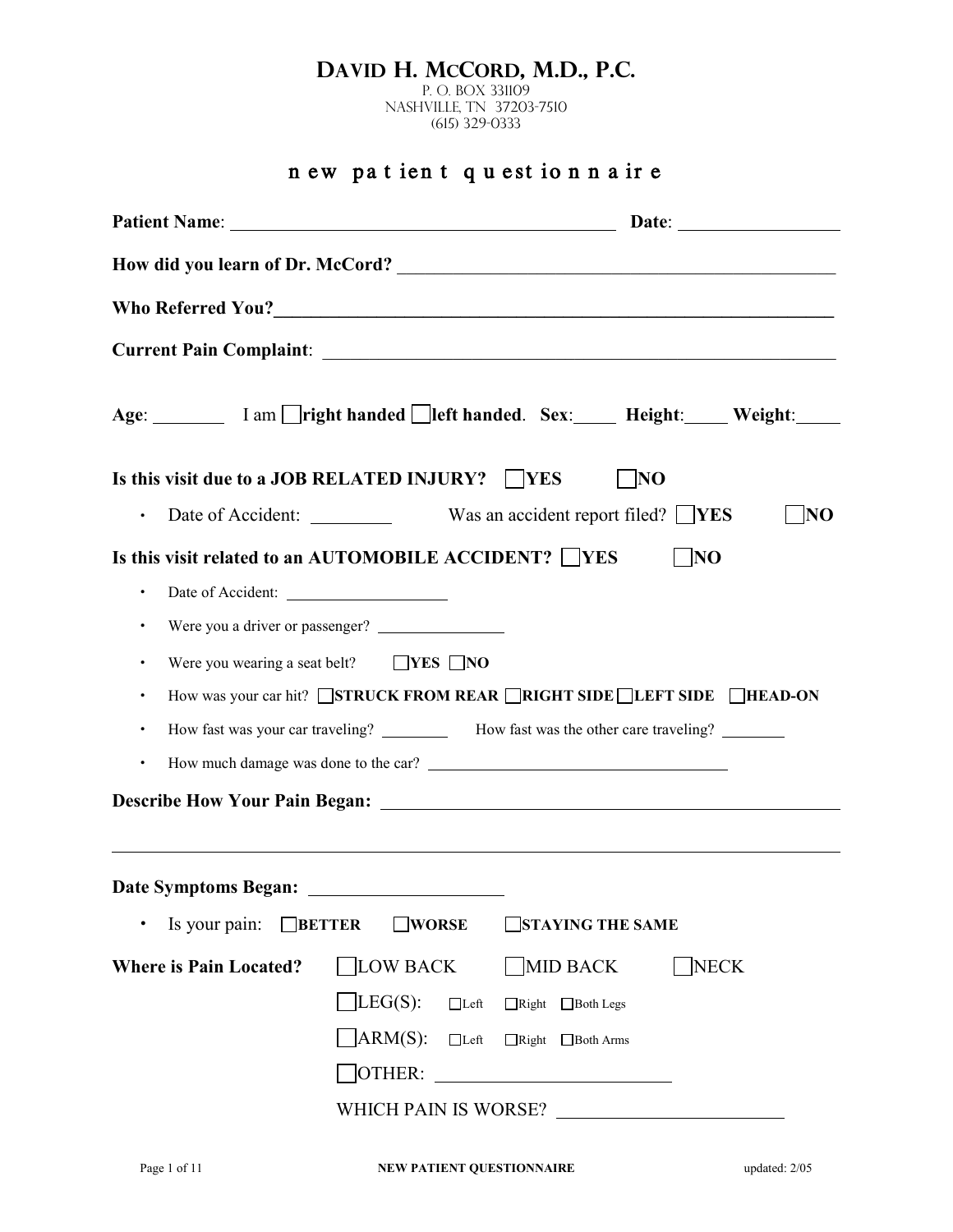**David H. McCord, M.D., P.C.** P. O. Box 331109

Nashville, TN 37203-7510 (615) 329-0333

| <b>Describe Your Pain:</b> BURNING                                                                                 |                |                | NUMBNESS<br><b>STABBING</b> |                         |                               |                     |                |   |              |              |                                            |  |
|--------------------------------------------------------------------------------------------------------------------|----------------|----------------|-----------------------------|-------------------------|-------------------------------|---------------------|----------------|---|--------------|--------------|--------------------------------------------|--|
| <b>ACHING</b>                                                                                                      |                |                |                             | <b>PINS AND NEEDLES</b> |                               |                     |                |   |              |              |                                            |  |
| <b>How Often Do You Suffer From This Pain?</b>                                                                     |                |                |                             |                         |                               |                     |                |   |              |              |                                            |  |
| CONSTANTLY                                                                                                         |                |                |                             |                         | <b>FREQUENTLY</b>             |                     |                |   | OCCASIONALLY |              |                                            |  |
|                                                                                                                    |                |                |                             |                         |                               |                     |                |   |              |              |                                            |  |
| <b>Please Circle The Number That Best Represents Your Pain:</b><br>How bad is your low back pain now?<br>$\bullet$ |                |                |                             |                         |                               |                     |                |   |              |              |                                            |  |
| No pain                                                                                                            | $\blacksquare$ | $2^{\circ}$    | $3^{\circ}$                 | $\overline{4}$          | $5\qquad 6$                   |                     | $\overline{7}$ | 8 | 9            | 10           | worse                                      |  |
| How bad is your <b>leg/foot</b> pain now?<br>٠                                                                     |                |                |                             |                         |                               |                     |                |   |              |              |                                            |  |
| No pain                                                                                                            | $\blacksquare$ | $\overline{2}$ | 3 <sup>1</sup>              | $\overline{\mathbf{4}}$ | $\overline{5}$                | 6                   | 7              | 8 | 9            | 10           | worse                                      |  |
| How bad is your <b>middle back</b> pain now?<br>$\bullet$                                                          |                | $\overline{2}$ | $3^{\circ}$                 |                         | $\overline{5}$                | 6                   |                | 8 | 9            |              |                                            |  |
| No pain                                                                                                            | $\mathbf{1}$   |                |                             | $\overline{\mathbf{4}}$ |                               |                     | $\overline{7}$ |   |              | 10           | worse                                      |  |
| How bad is your <b>neck or upper back</b> pain now?<br>$\bullet$<br>No pain                                        | $\blacksquare$ | $2^{\circ}$    | $\mathbf{3}$                | $\overline{\mathbf{4}}$ | 5                             | 6                   | $\overline{7}$ | 8 | 9            | 10           | worse                                      |  |
|                                                                                                                    |                |                |                             |                         |                               |                     |                |   |              |              |                                            |  |
| How bad is your <b>arm/hand</b> pain now?<br>$\bullet$<br>No pain                                                  | $\mathbf{1}$   | $\overline{2}$ | 3 <sup>1</sup>              | $\overline{\mathbf{4}}$ | 5                             | 6                   | $\overline{7}$ | 8 | 9            | 10           | worse                                      |  |
| <b>Associated Signs and Symptoms:</b>                                                                              |                |                |                             |                         |                               |                     |                |   |              |              |                                            |  |
| ALTERED GAIT                                                                                                       |                |                |                             |                         | <b>NOREASED PAIN AT NIGHT</b> |                     |                |   |              |              |                                            |  |
| PAIN THAT AWAKENS ME FROM SLEEP                                                                                    |                |                |                             |                         |                               |                     |                |   |              | LEG GIVE-WAY |                                            |  |
| <b>TROUBLE WITH BLADDER:</b><br>$\Box$ CAN'T EMPTY BLADDER $\Box$ LOSS OF CONTROL                                  |                |                |                             |                         |                               |                     |                |   |              |              |                                            |  |
| TROUBLE WITH BOWELS:                                                                                               |                |                |                             |                         |                               | $\Box$ CONSTIPATION |                |   |              |              | <b>LOSS OF CONTROL</b>                     |  |
| I Experience Leg/Foot Weakness: □NO □YES:                                                                          |                |                |                             |                         |                               |                     |                |   |              |              | $\Box$ LEFT $\Box$ RIGHT $\Box$ BOTH SIDES |  |
|                                                                                                                    |                |                |                             |                         |                               |                     |                |   |              |              |                                            |  |
| I Experience Arm/Hand Weakness: □NO □YES:                                                                          |                |                |                             |                         |                               |                     |                |   |              |              | $\Box$ LEFT $\Box$ RIGHT $\Box$ BOTH SIDES |  |
|                                                                                                                    |                |                |                             |                         |                               |                     |                |   |              |              |                                            |  |

NAME: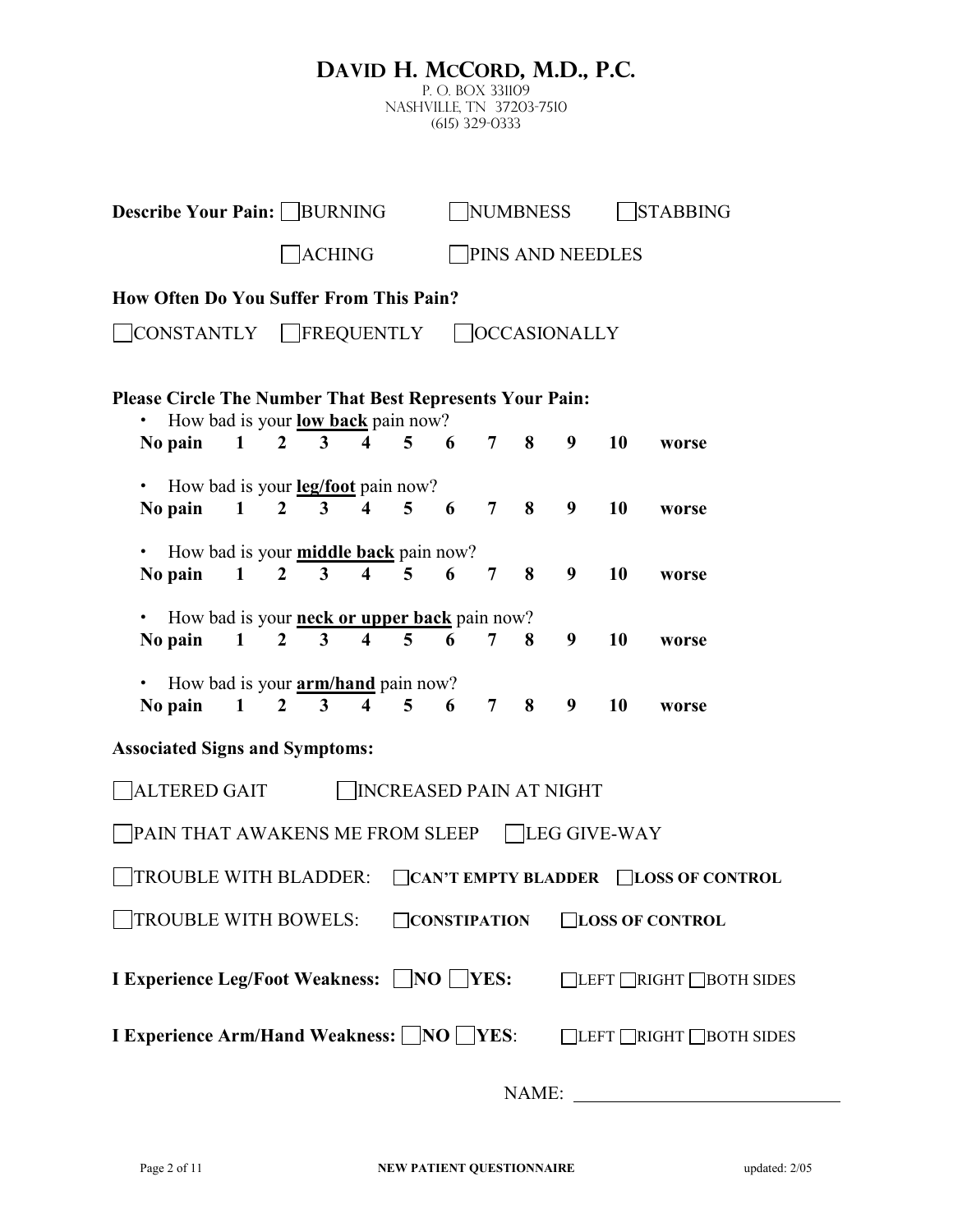P. O. Box 331109 Nashville, TN 37203-7510 (615) 329-0333

|              |                                    |                                                      |                          |                                                                     | DATE:                                                                               |
|--------------|------------------------------------|------------------------------------------------------|--------------------------|---------------------------------------------------------------------|-------------------------------------------------------------------------------------|
|              |                                    |                                                      |                          | For Patients With Leg Weakness: How do you notice the leg weakness? |                                                                                     |
|              |                                    |                                                      |                          | $\square$ WALKING SHORT DISTANCES $\square$ WALKING LONG DISTANCES  |                                                                                     |
|              |                                    |                                                      |                          |                                                                     | □ WALKING STAIRS □ LEG GIVE WAY □ OTHER:                                            |
|              |                                    |                                                      |                          |                                                                     |                                                                                     |
|              |                                    |                                                      |                          | For Patients With Arm Weakness: Do you have any of the following:   |                                                                                     |
|              |                                    |                                                      |                          |                                                                     | $\Box$ DROPPING OF OBJECTS $\Box$ LOSS OF BALANCE $\Box$ LOSS OF CONTROL IN ARMS    |
|              |                                    | $\boxed{\text{OTHER:}}$                              |                          |                                                                     |                                                                                     |
|              |                                    | <b>How Far Can You Walk Without Leg Pain?</b>        |                          |                                                                     |                                                                                     |
|              |                                    | $\Box$ LESS THAN 1 BLOCK $\Box$ LESS THAN 2 BLOCKS   |                          |                                                                     |                                                                                     |
|              |                                    | $\Box$ LESS THAN 5 BLOCKS $\Box$ 1/2 MILE OR LONGER  |                          |                                                                     |                                                                                     |
|              |                                    | <b>What Can You Do To Relieve The Leg Pain?</b>      |                          |                                                                     |                                                                                     |
| $\Box$ STAND |                                    |                                                      |                          | USE A CANE OR WALKER LEAN ON A SHOPPING CART                        |                                                                                     |
| $\Box$ SIT   |                                    |                                                      |                          |                                                                     | $\fbox{BEND} \hbox{ FORWARD} \quad \fbox{BEND} \hbox{ BACKWORD} \quad \fbox{OTHEN}$ |
|              |                                    |                                                      |                          |                                                                     |                                                                                     |
|              |                                    |                                                      | <b>MODIFYING FACTORS</b> |                                                                     |                                                                                     |
|              |                                    | <b>Activities That Increase Your Neck/Back Pain:</b> |                          |                                                                     |                                                                                     |
|              |                                    |                                                      |                          | SITTING SNEEZING WALKING LIFTING STANDING COUGHING                  |                                                                                     |
|              |                                    |                                                      |                          |                                                                     | □RIDING IN A CAR □ BENDING FORWARD □ BENDING BACKWARD □ INTERCOURSE                 |
|              |                                    | $\Box$ TWISTING/TURNING $\Box$ OVERHEAD LIFTING/WORK |                          |                                                                     | $\Box$ OTHER: $\_\_\_\_\_\_\_\_\_\_\_\_\_\_\_\_\_\_\_\_\_$                          |
|              |                                    |                                                      |                          |                                                                     |                                                                                     |
|              |                                    | <b>Activities That Decrease YourNeck/Back Pain:</b>  |                          |                                                                     |                                                                                     |
|              | $\Box$ LYING DOWN $\Box$ HOT BATHS |                                                      |                          | HEAT MASSAGE BRACE                                                  |                                                                                     |
|              |                                    | $\boxed{\text{OTHER:}}$                              |                          |                                                                     |                                                                                     |
|              |                                    |                                                      |                          |                                                                     |                                                                                     |
|              |                                    |                                                      |                          |                                                                     |                                                                                     |
|              |                                    |                                                      |                          |                                                                     |                                                                                     |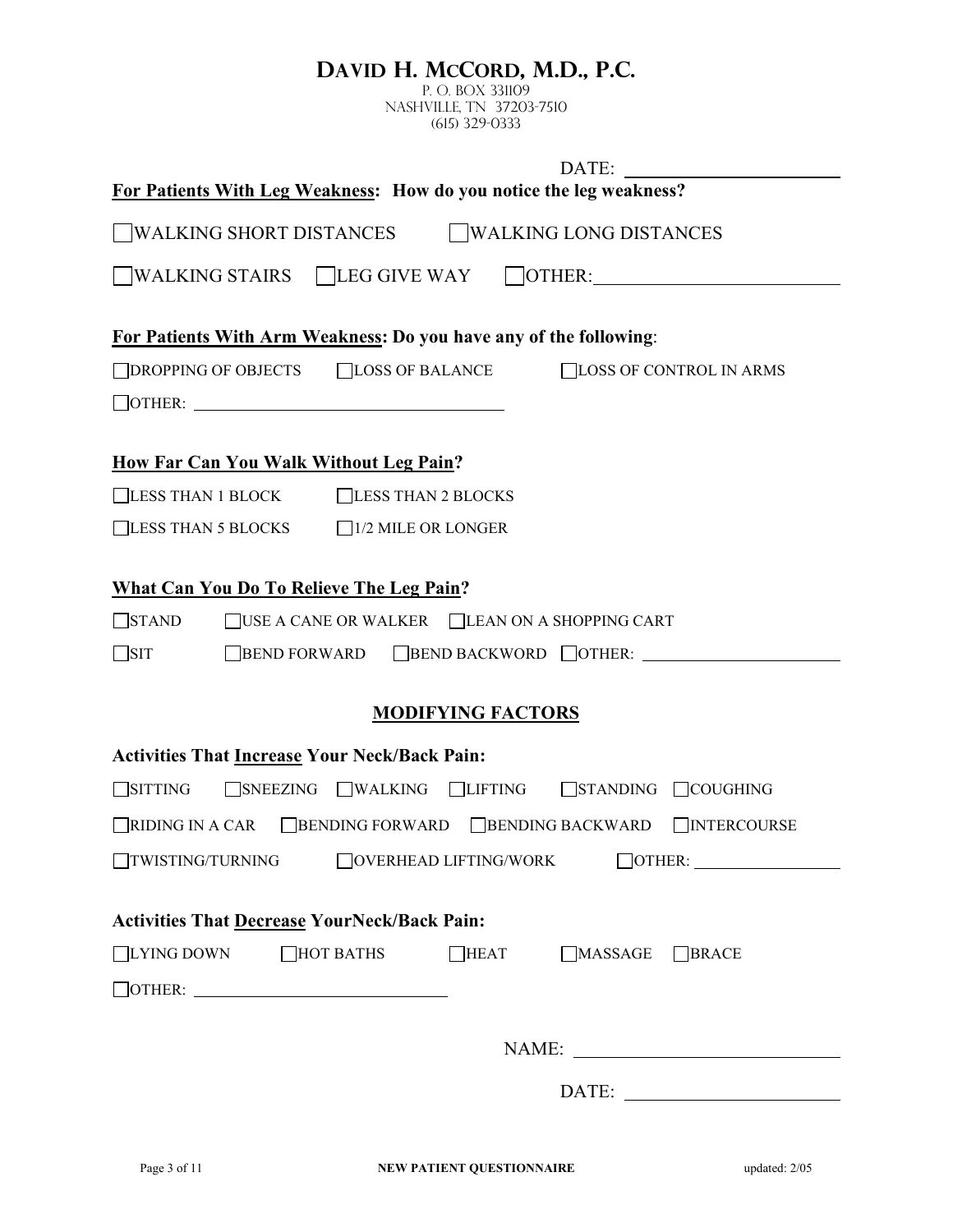P. O. Box 331109 Nashville, TN 37203-7510 (615) 329-0333

### **Prior Treatments You Have Had:**

| $\Box$ MUSCLE RELAXANTS |                            |  | $\Box$ ANTI-INFLAMMATORIES $\Box$ EPIDURAL INJECTIONS                                            |
|-------------------------|----------------------------|--|--------------------------------------------------------------------------------------------------|
|                         |                            |  | $\Box$ BED REST $\Box$ CORTISONE $\Box$ TENS UNIT $\Box$ PAIN MEDICATION $\Box$ PHYSICAL THERAPY |
|                         | EXERCISE PROGRAM           |  | □CHIROPRACTIC INTERVENTION □ □ EPIDURAL BLOCKS                                                   |
|                         | $\Box$ BRACE $\Box$ OTHER: |  |                                                                                                  |

### **Physicians Who Have Treated Your Neck/Back Pain:**

# **Are There Any Activities You Cannot Do or Have Difficulty Doing Because of Your Pain?**

| Dress without Assistance<br>Go Out Socially<br>Fix a meal independently<br>Make a bed<br>Grocery shop<br>Lift<br>Walk Around a Mall<br>Carry (example: laundry basket)<br>Shovel (example: snow)<br>Push (example: lawnmower)<br>Vacuum<br>Participate in sports<br>Drive |                                                         | <b>CANNOT</b> | <b>VERY DIFFICULT</b>                                   |  |
|---------------------------------------------------------------------------------------------------------------------------------------------------------------------------------------------------------------------------------------------------------------------------|---------------------------------------------------------|---------------|---------------------------------------------------------|--|
|                                                                                                                                                                                                                                                                           | <b>Please List All Diagnostic Studies You Have Had:</b> |               |                                                         |  |
|                                                                                                                                                                                                                                                                           |                                                         |               |                                                         |  |
|                                                                                                                                                                                                                                                                           |                                                         |               | $MRI: \Box NO \Box YES: \Box DATE: \Box LOCATION: \Box$ |  |
| <b>CAT Scan:</b>                                                                                                                                                                                                                                                          |                                                         |               |                                                         |  |
| Myelogram:                                                                                                                                                                                                                                                                |                                                         |               |                                                         |  |
|                                                                                                                                                                                                                                                                           |                                                         |               |                                                         |  |
|                                                                                                                                                                                                                                                                           |                                                         |               |                                                         |  |
|                                                                                                                                                                                                                                                                           |                                                         |               | NAME:                                                   |  |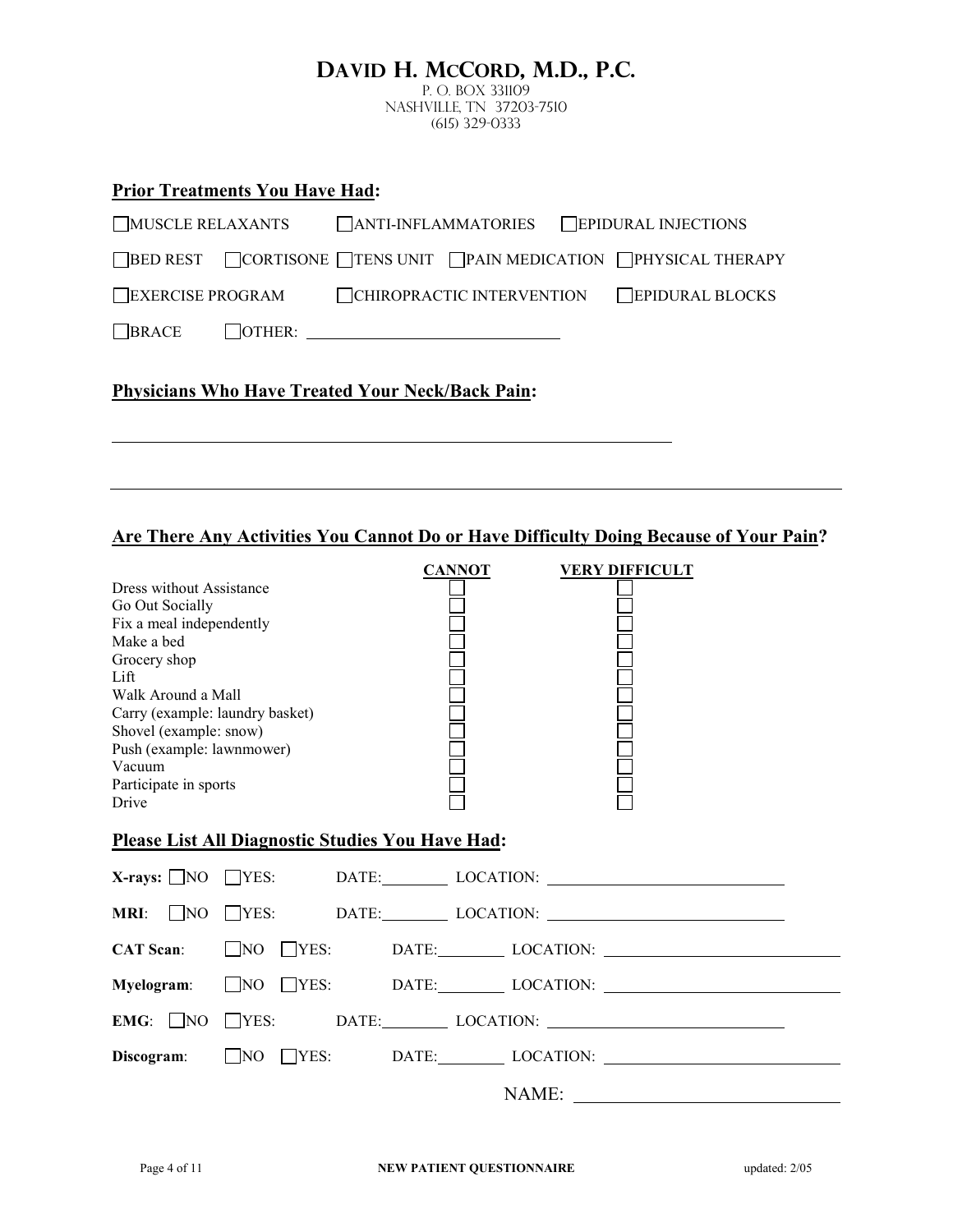|                                                                                |                         | DAVID H. MCCORD, M.D., P.C.<br><b>NASHVILLE, TN 37203-7510</b> | P. O. BOX 331109<br>$(615)$ 329-0333 |                     |                     |             |                                                |
|--------------------------------------------------------------------------------|-------------------------|----------------------------------------------------------------|--------------------------------------|---------------------|---------------------|-------------|------------------------------------------------|
| How is the Quality of Your Life? □EXCELLENT □ GOOD □ FAIR                      |                         |                                                                |                                      |                     | DATE:               | $\Box$ POOR | <b>BAD</b>                                     |
| Rate the Quality of Your Life PRIOR to Your Neck/Back Pain: ____               |                         |                                                                |                                      |                     |                     |             |                                                |
|                                                                                |                         | <b>PAST MEDICAL HISTORY</b>                                    |                                      |                     |                     |             |                                                |
| <b>Please List All Spine Surgeries (Neck and Back):</b>                        |                         |                                                                |                                      |                     |                     |             |                                                |
| <b>DATE/OPERATION</b>                                                          | <b>DOCTOR'S NAME</b>    | <b>LOCATION/HOSPITAL</b>                                       |                                      | DURATION OF         | <b>IMPROVEMENT</b>  |             | <b>RETURN TO WORK?</b><br><b>FOR HOW LONG?</b> |
| <b>NON-Spine Surgeries (Please List Type of Surgery and Approximate Year):</b> |                         |                                                                |                                      |                     |                     |             |                                                |
| <b>Medication Allergies (List Medication and Reaction):</b>                    |                         |                                                                |                                      |                     |                     |             |                                                |
| <b>Allergies to Metal or Other Things (List Reaction):</b>                     |                         |                                                                |                                      |                     |                     |             |                                                |
|                                                                                |                         | <b>REVIEW OF SYSTEMS</b>                                       |                                      |                     |                     |             |                                                |
| $\Box$ Weight: Loss $\_\_\_\_\$ lbs.                                           |                         |                                                                |                                      |                     | $\exists$ Fevers    |             | $\exists$ Chills                               |
| Night Sweats                                                                   | Skin Disorders          |                                                                |                                      | $\Box$ Eye Problems |                     |             | <b>Breathing Problems</b>                      |
| Ear Problems                                                                   | Breast masses/discharge |                                                                |                                      | $\Box$ Nosebleeds   | $\Box$ Diarrhea     |             | $\Box$ Sinus Trouble                           |
| <b>Blood in Stools</b>                                                         | Sore Throat             |                                                                | $\Box$ Urinary Burning               |                     | Urinary Discharge   |             |                                                |
| <b>Problems Tolerating Heat/Cold</b>                                           |                         |                                                                | Headaches                            | □Chest Pain         |                     |             | $\Box$ Change in Appetite                      |
| Shortness of Breath                                                            | Sleeping Difficulty     |                                                                | $\Box$ Cough                         |                     | Thoughts of Suicide |             |                                                |
| □Depression: treating Dr.                                                      |                         |                                                                | $\Box$ Loss of Energy                |                     |                     |             | $\Box$ Need to see a psychiatrist              |
|                                                                                |                         |                                                                |                                      |                     |                     |             |                                                |
|                                                                                |                         |                                                                |                                      |                     |                     |             |                                                |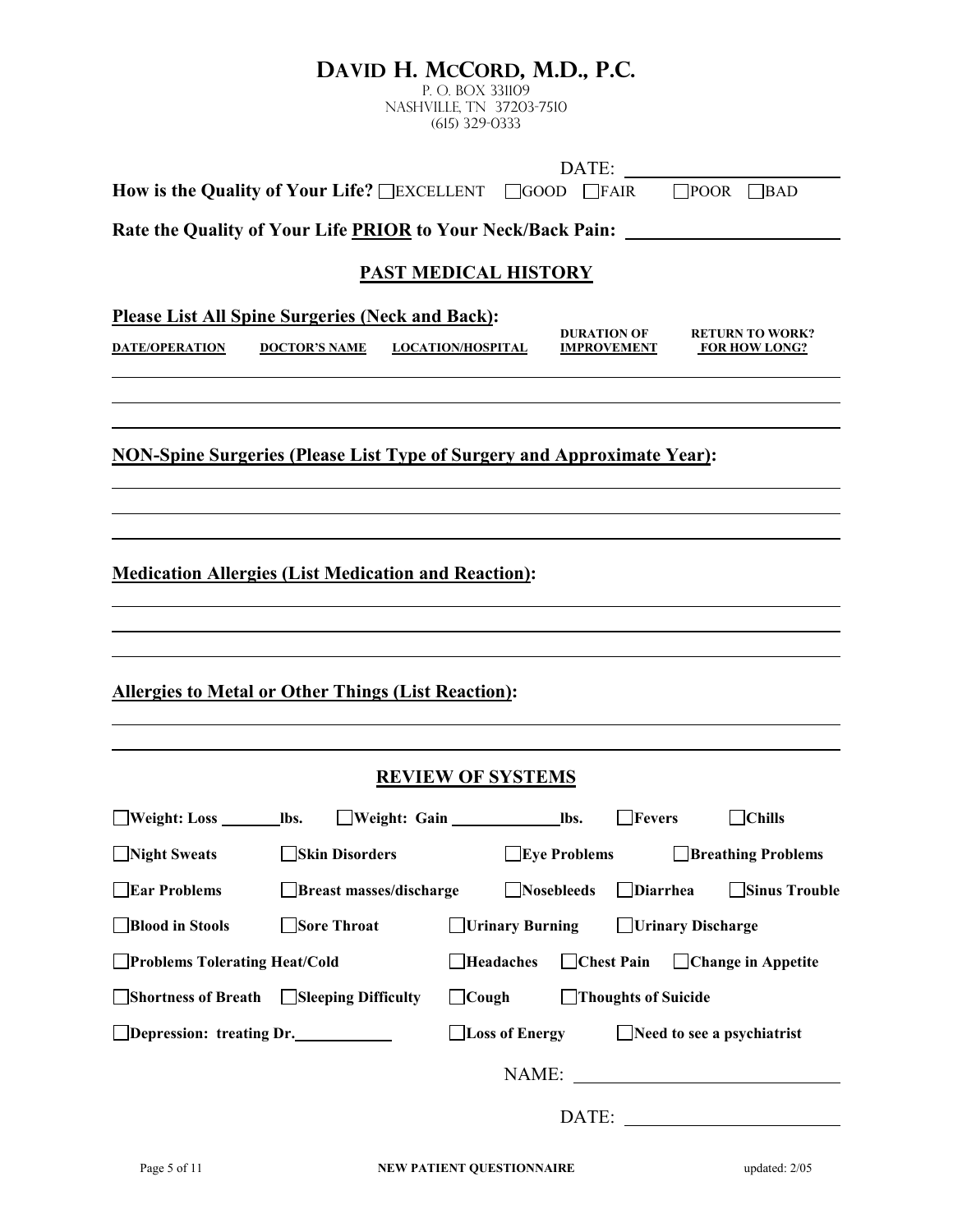P. O. Box 331109 Nashville, TN 37203-7510 (615) 329-0333

### **PAST MEDICAL HISTORY**

| <b>Heart Trouble</b>                                                                                                                                           | <b>Heart Attack</b>                           | Valve Disease                                                                          | <b>Blood Pressure</b>              |  |  |
|----------------------------------------------------------------------------------------------------------------------------------------------------------------|-----------------------------------------------|----------------------------------------------------------------------------------------|------------------------------------|--|--|
| $\Box$ Stroke                                                                                                                                                  | $\Box$ Vericose Veins                         | Stomach Ulcers                                                                         | $\Box$ Hepatitis (Type A, B, or C) |  |  |
| □Kidney Infections                                                                                                                                             | $\Box$ Tuberculosis                           | Asthma/Shortness of Breath                                                             | $\Box$ COPD/emphysema              |  |  |
| $\Box$ Anemia                                                                                                                                                  | $\Box$ Bronchitis                             | <b>Bleeding Tendency</b>                                                               | Leukemia                           |  |  |
| $\Box$ Glaucoma                                                                                                                                                | $\Box$ Rheumatoid Arthritis $\Box$ Depression |                                                                                        | $\Box$ Psychosis                   |  |  |
| $\Box$ Cancer                                                                                                                                                  | Sexual Dysfunction                            | Kidney Disease                                                                         | <b>Prostate Problems</b>           |  |  |
| $\Box$ Gout                                                                                                                                                    | $\Box$ Vaginal Bleeding                       | $\Box$ Vaginal Discharge                                                               | Menstrual Problems                 |  |  |
|                                                                                                                                                                |                                               |                                                                                        | Regular? $\Box$ yes $\Box$ no      |  |  |
| $\Box$ Cirrhosis                                                                                                                                               |                                               | <b>Diabetes (Insulin: □YES □NO)</b> □Irritable Bowel Syndrome                          | Degenerative arthritis             |  |  |
| **In consideration of x-rays and medications that may be prescribed, is there a possibility<br><b>UNSURE</b><br>NO]<br>that you may be pregnant?<br><b>YES</b> |                                               |                                                                                        |                                    |  |  |
|                                                                                                                                                                |                                               | **IF THERE IS ANY CHANCE YOU MAY BE PREGNANT,<br>PLEASE ALER T CLINICAL PER SONNEL!!** |                                    |  |  |
| <b>Please List ALL Current Medications:</b><br><b>MEDICATION/STREGNTH</b><br><b>DOSE PER DAY</b><br>PRESCRIBING M.D./REACTION                                  |                                               |                                                                                        |                                    |  |  |
|                                                                                                                                                                |                                               |                                                                                        |                                    |  |  |
|                                                                                                                                                                |                                               |                                                                                        |                                    |  |  |
|                                                                                                                                                                |                                               |                                                                                        |                                    |  |  |
|                                                                                                                                                                |                                               |                                                                                        |                                    |  |  |
|                                                                                                                                                                |                                               |                                                                                        |                                    |  |  |
|                                                                                                                                                                |                                               |                                                                                        |                                    |  |  |

NAME:

DATE: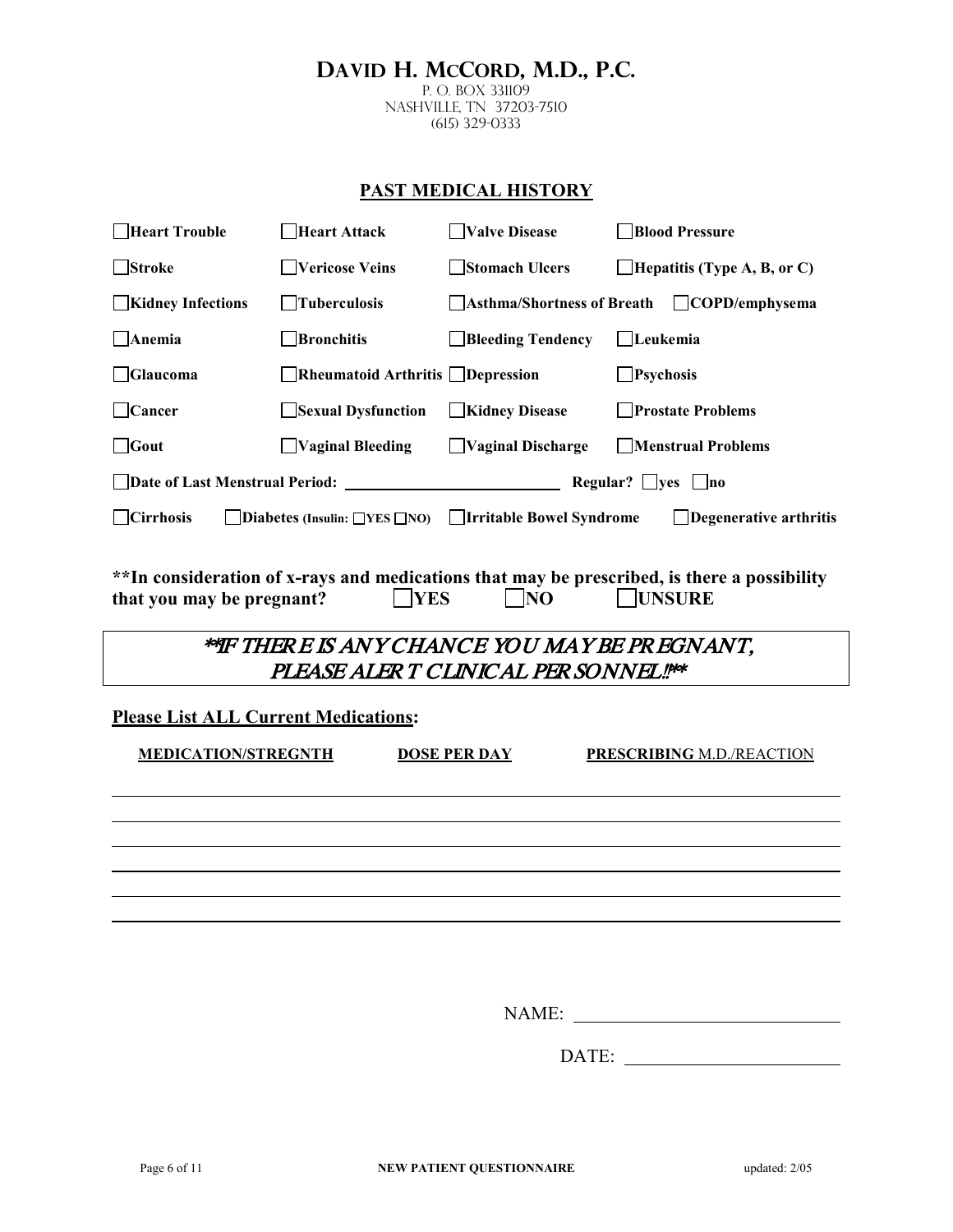P. O. Box 331109 Nashville, TN 37203-7510 (615) 329-0333

### **FAMILY MEDICAL HISTORY**

| <b>Mother:</b>          | $\Box$ ALIVE / AGE:                                                                                                                                                                                                            | GOOD HEALTH? $\Box$ YES $\Box$ NO                                                         |  |  |  |  |
|-------------------------|--------------------------------------------------------------------------------------------------------------------------------------------------------------------------------------------------------------------------------|-------------------------------------------------------------------------------------------|--|--|--|--|
|                         | SUFFERS WITH: New York Contract the Contract of the Contract of the Contract of the Contract of the Contract of the Contract of the Contract of the Contract of the Contract of the Contract of the Contract of the Contract o |                                                                                           |  |  |  |  |
|                         | $\Box$ DECEASED / AGE:                                                                                                                                                                                                         | CAUSE:                                                                                    |  |  |  |  |
| <b>Father:</b>          | $\Box$ ALIVE / AGE: $\Box$                                                                                                                                                                                                     | GOOD HEALTH? $\Box$ YES $\Box$ NO                                                         |  |  |  |  |
|                         |                                                                                                                                                                                                                                |                                                                                           |  |  |  |  |
|                         |                                                                                                                                                                                                                                | $\boxed{\text{DECEASED}/\text{AGE:}}$                                                     |  |  |  |  |
|                         | I have _______ living brothers / sisters and _______ deceased brothers / sisters                                                                                                                                               |                                                                                           |  |  |  |  |
| father or grandparent): |                                                                                                                                                                                                                                | Members of my family suffer with the following (please indicate: brother, sister, mother, |  |  |  |  |
|                         | $\Box$ Stroke $\Box$                                                                                                                                                                                                           | High Blood Pressure                                                                       |  |  |  |  |
|                         | Arthritis                                                                                                                                                                                                                      |                                                                                           |  |  |  |  |
|                         |                                                                                                                                                                                                                                |                                                                                           |  |  |  |  |
|                         |                                                                                                                                                                                                                                | $\Box$ Other                                                                              |  |  |  |  |
|                         | <b>SOCIAL HISTORY</b>                                                                                                                                                                                                          |                                                                                           |  |  |  |  |
| <b>MARRIED</b>          | $\Box$ SEPERATED<br>DIVORCED                                                                                                                                                                                                   | $\Box$ WIDOWED<br>$\Box$ SINGLE                                                           |  |  |  |  |
| I live with:            |                                                                                                                                                                                                                                | Number of Children at home: _____ away: ____; other dependents: ________________          |  |  |  |  |
|                         |                                                                                                                                                                                                                                |                                                                                           |  |  |  |  |
|                         |                                                                                                                                                                                                                                |                                                                                           |  |  |  |  |
|                         |                                                                                                                                                                                                                                |                                                                                           |  |  |  |  |
|                         |                                                                                                                                                                                                                                |                                                                                           |  |  |  |  |
|                         |                                                                                                                                                                                                                                |                                                                                           |  |  |  |  |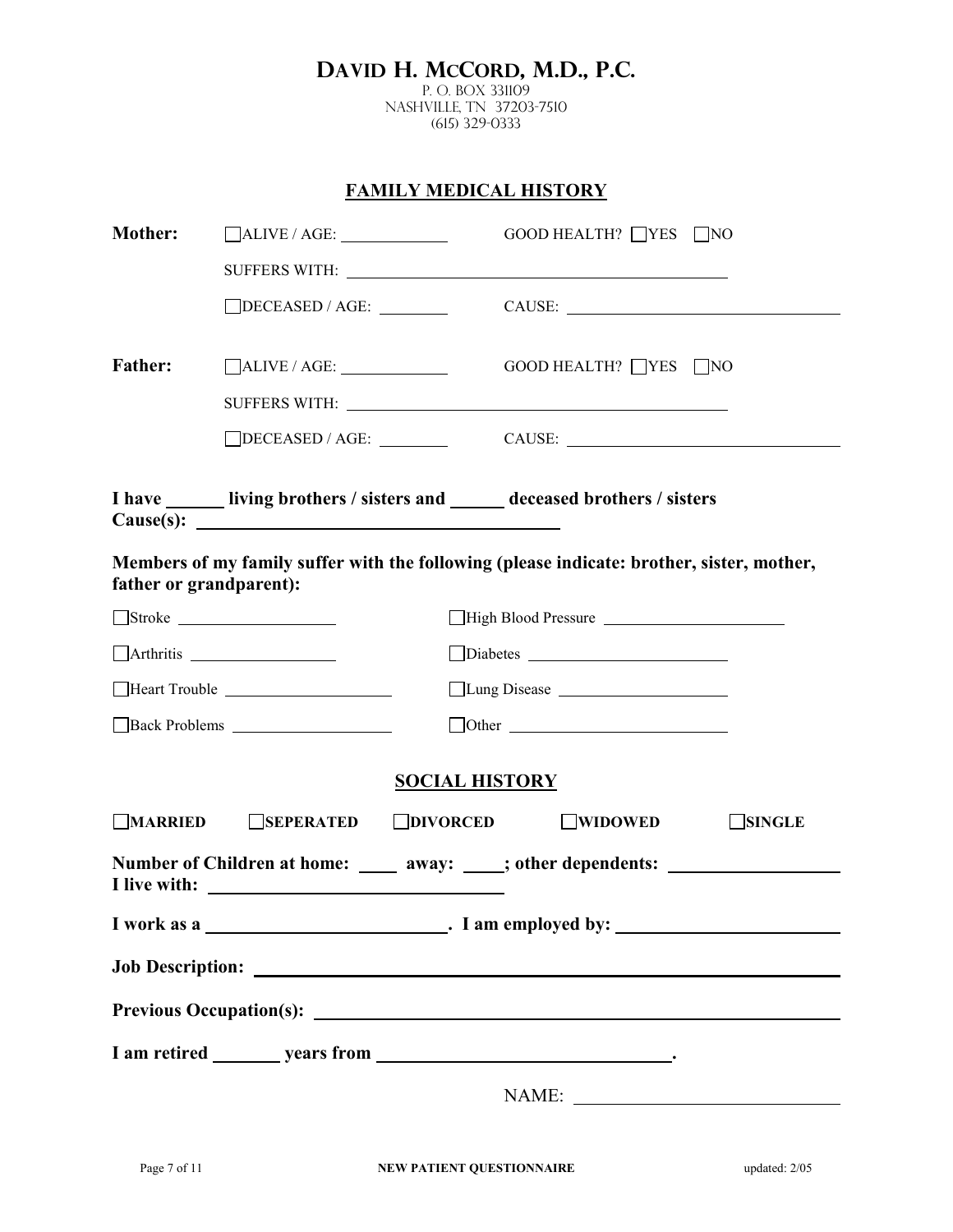P. O. Box 331109 Nashville, TN 37203-7510 (615) 329-0333

|                                                                                                                                                                                                                                                                                                                                                                                                                      | DATE:                                              |  |  |  |  |
|----------------------------------------------------------------------------------------------------------------------------------------------------------------------------------------------------------------------------------------------------------------------------------------------------------------------------------------------------------------------------------------------------------------------|----------------------------------------------------|--|--|--|--|
| Have you Missed Work due to your Pain?                                                                                                                                                                                                                                                                                                                                                                               | NO<br>YES                                          |  |  |  |  |
| Are you currently working? $\Box$ NO                                                                                                                                                                                                                                                                                                                                                                                 | <b>YES, regular duty</b><br>$\Box$ YES, light duty |  |  |  |  |
| <b>WORKERS COMPENSATION?</b><br><b>YES</b>                                                                                                                                                                                                                                                                                                                                                                           | $\neg$ NO<br><b>APPLYING</b>                       |  |  |  |  |
| <b>YES</b><br><b>LEGAL PROCEEDINGS?</b>                                                                                                                                                                                                                                                                                                                                                                              | <b>PENDING</b><br>$\overline{N}$                   |  |  |  |  |
| YES<br>$\Box$ NO<br><b>DISABILITY?</b>                                                                                                                                                                                                                                                                                                                                                                               | <b>APPLYING</b>                                    |  |  |  |  |
| ATTORNEY'S NAME:                                                                                                                                                                                                                                                                                                                                                                                                     |                                                    |  |  |  |  |
| <b>EDUCATION</b>                                                                                                                                                                                                                                                                                                                                                                                                     |                                                    |  |  |  |  |
| Grade School<br>High School                                                                                                                                                                                                                                                                                                                                                                                          | Vocational School                                  |  |  |  |  |
| <b>Technical School</b><br>College                                                                                                                                                                                                                                                                                                                                                                                   | Graduate Education                                 |  |  |  |  |
| I drink:<br>$\Box$ Beer<br>$\Box$ Wine<br>$\Box$ "Hard" drinks<br>$\Box$ None<br><b>Frequency:</b><br>$\Box$ Socially<br>$\Box$ Rare<br>$\Box$ Daily                                                                                                                                                                                                                                                                 |                                                    |  |  |  |  |
| Tobacco use: $\Box$ Cigarettes<br>$\Box$ Cigar/pipe<br>$\Box$ Smokeless/leaf<br>$\Box$ None<br>Frequency: $\_\$ packs per day for $\_\$ years $\[\]$ I QUIT!!!!<br>When?                                                                                                                                                                                                                                             |                                                    |  |  |  |  |
| <b>How Does Your Pain Affect Your Lifestyle?</b><br>My work setting is supportive of me at this time: $\Box$ YES $\Box$ NO<br>٠<br>My pain has impacted my relationships with family and friends: $\Box$ YES $\Box$ NO<br>٠<br>My job has been affected by my back pain: $\Box$ YES $\Box$ NO<br>٠<br>Do you like your job? $YES$ $NO$<br>٠<br>Ability to enjoy activities: <u>CEXCELLENT</u> COERY GOOD CGOOD CPOOR |                                                    |  |  |  |  |
|                                                                                                                                                                                                                                                                                                                                                                                                                      |                                                    |  |  |  |  |
|                                                                                                                                                                                                                                                                                                                                                                                                                      | DATE:                                              |  |  |  |  |

Page 8 of 11 **NEW PATIENT QUESTIONNAIRE** updated: 2/05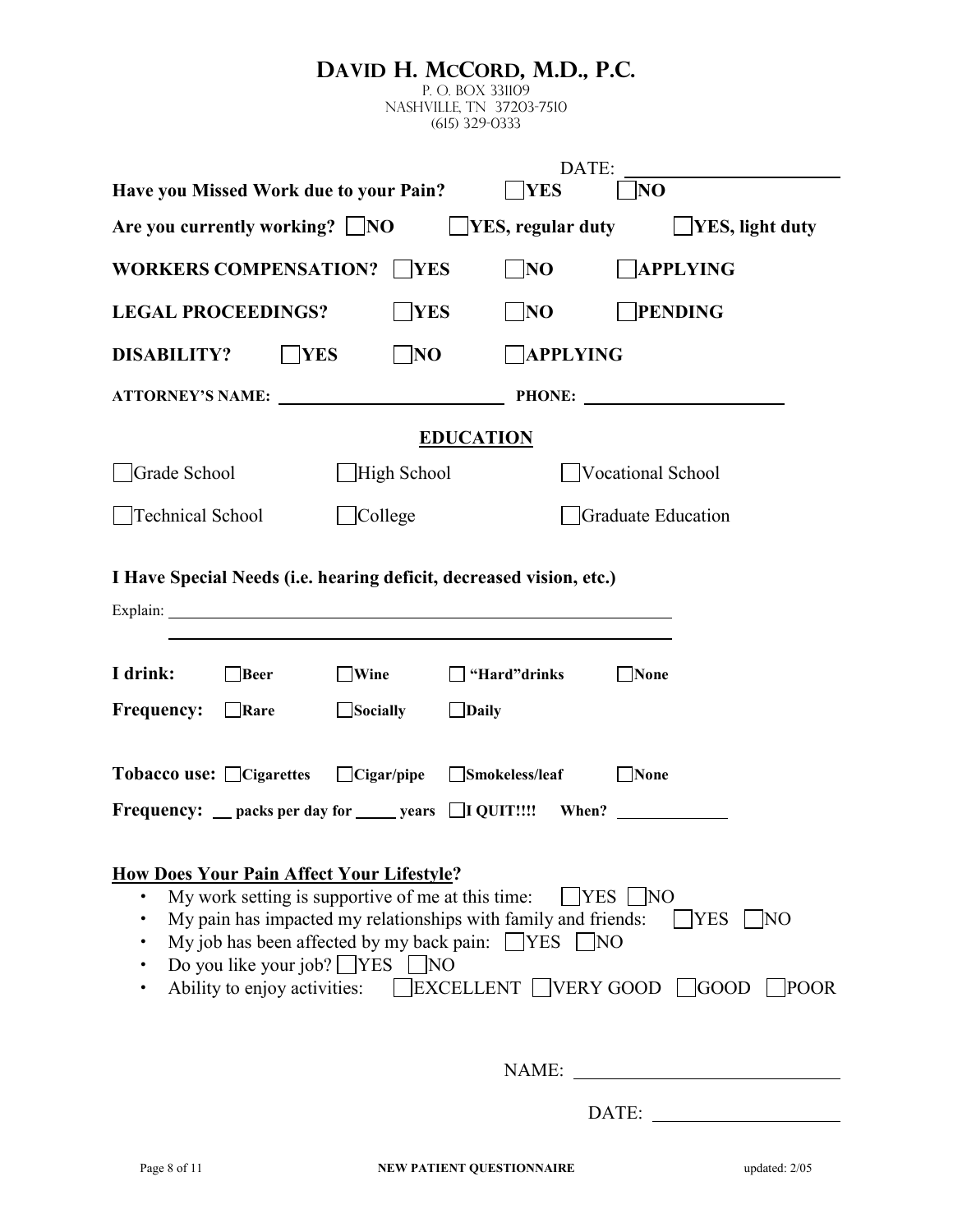### **David H. McCord, M.D., P.C.** P. O. Box 331109 Nashville, TN 37203-7510 (615) 329-0333

**What Do You Want To Happen as a Result of This Visit?**

thank you for taking the time to answer these quest ionsthoroughly and truthfully. we a ppr ec iate the opportunity to engage in a h ealth care r elation ship with you as we work to h elp you in your current sit u a t io n .

NAME:

DATE: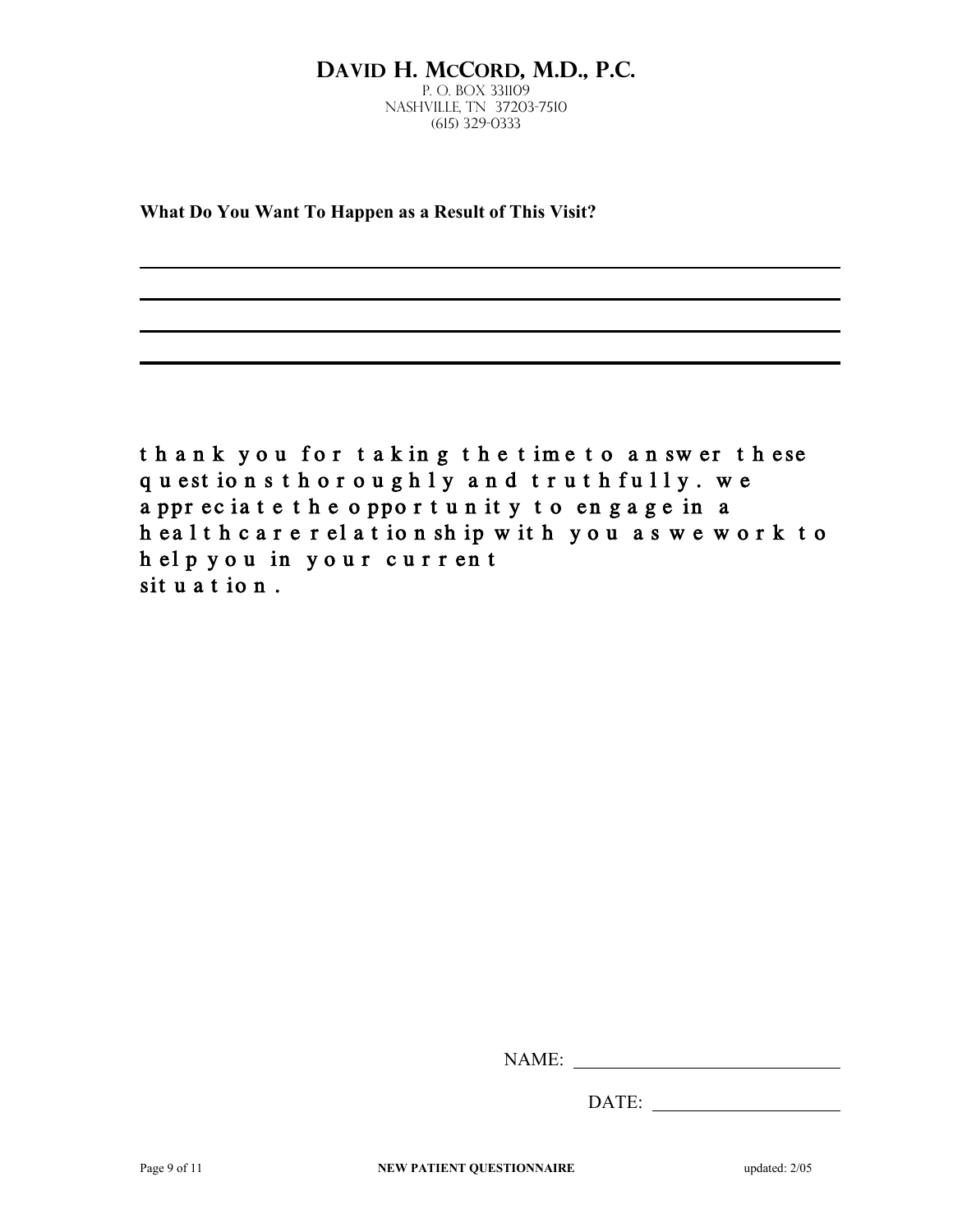### **David H. McCord, M.D., P.C.** P. O. Box 331109 Nashville, TN 37203-7510 (615) 329-0333



### Mark all ar eas on your body where you feel the described sensations:

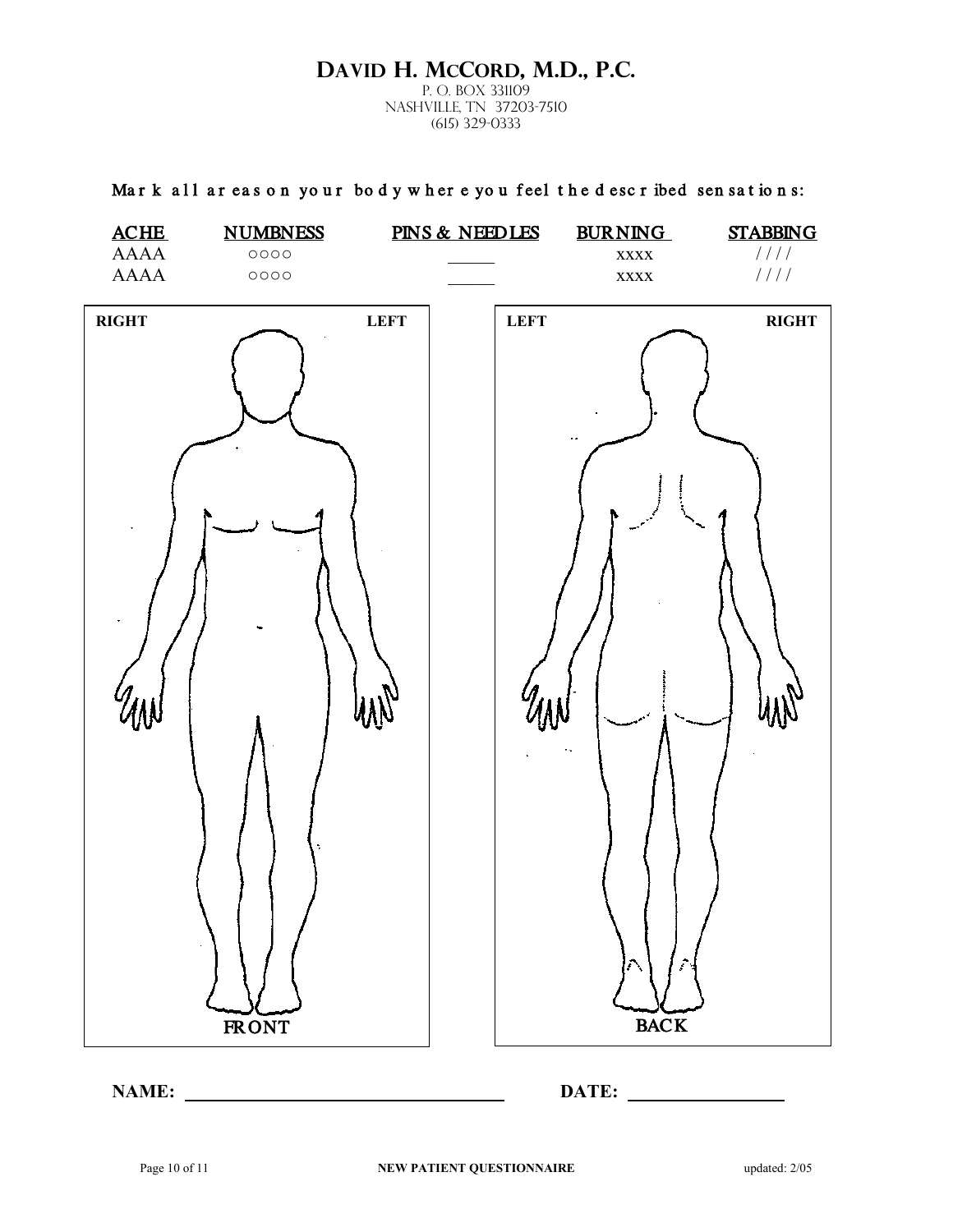P. O. Box 331109 Nashville, TN 37203-7510 (615) 329-0333

# **Request for Medical Records**

| Date: $\frac{1}{\sqrt{1-\frac{1}{2}}}$                   |        |
|----------------------------------------------------------|--------|
|                                                          |        |
| my medical records and/or films to David H. McCord, M.D. |        |
|                                                          |        |
| PATIENT INFORMATION                                      |        |
|                                                          |        |
|                                                          |        |
| City & State:                                            |        |
|                                                          | Phone: |
| Date of Birth: $\frac{1}{2}$ / $\frac{1}{2}$             |        |
|                                                          |        |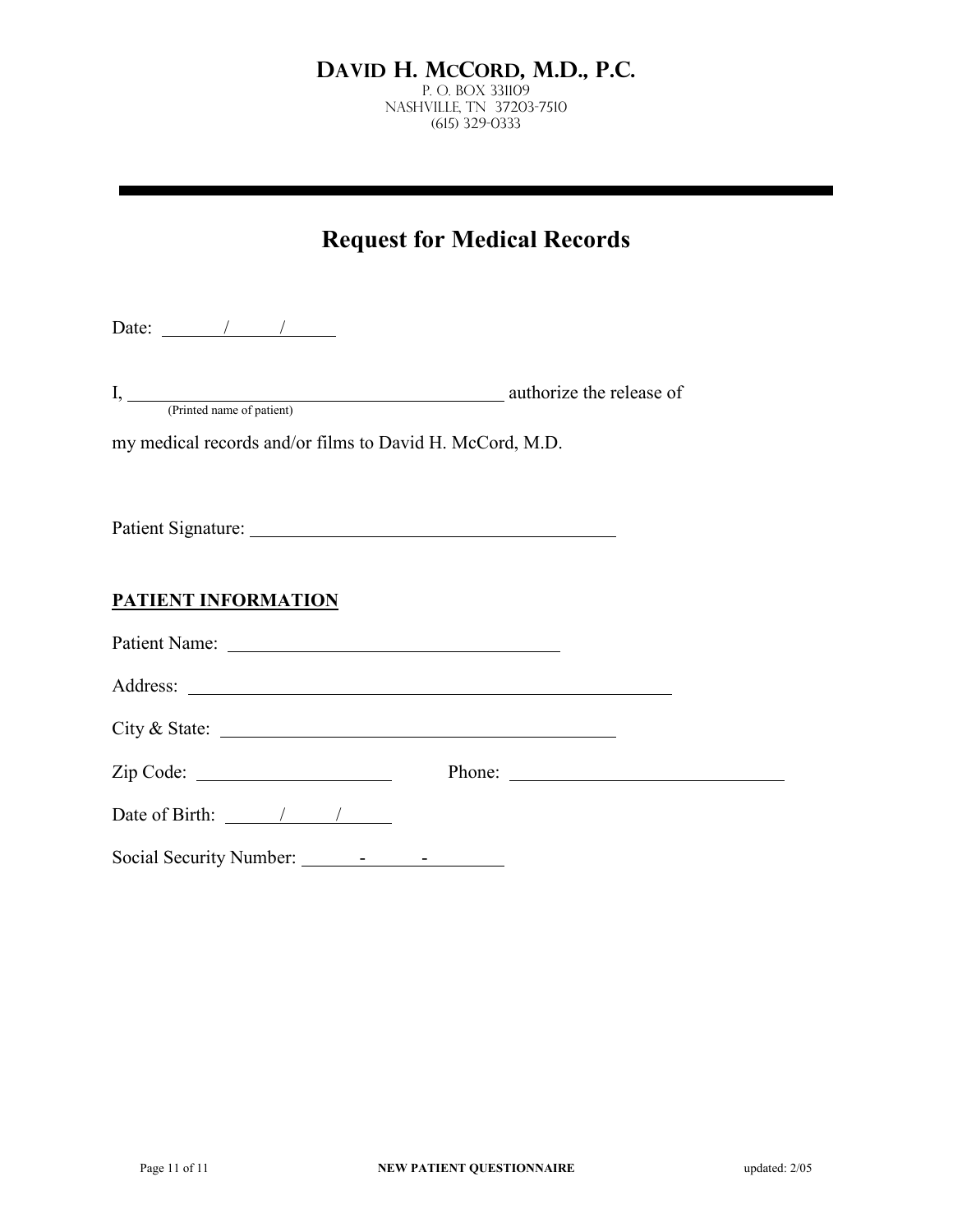## NOTICE OF PRIVACY PRACTICES **DAVID H. MCCORD, M.D., P.C.**

#### **THIS NOTICE DESCRIBES HOW MEDICAL INFORMATION ABOUT YOU MAY BE USED AND DISCLOSED AND HOW YOU CAN GET ACCESS TO THIS INFORMATION. PLEASE REVIEW IT CAREFULLY.**

#### **This notice takes effect on April 15, 2004, and remains in effect until we replace it.**

#### **Uses and Disclosures**

**Treatment.** Your health information may be used by staff members or disclosed to other health care professionals for the purpose of evaluating your health, diagnosing medical conditions, and providing treatment. For example, results of laboratory tests and procedures will be available in your medical record to all health professionals who may provide treatment or who may be consulted by staff members.

**Payment.** Your health information may be used to seek payment from your health plan, from other sources of coverage such as an automobile insurer, or from credit card companies that you may use to pay for services. For example, your health plan may request and receive information on dates of service, the services provided, and the medical condition being treated.

**Health care operations.** We may use and disclose your medical information for our health care operations. This might include measuring and improving quality, evaluating the performance of employees, conducting training programs, and getting the accreditation, certificates, licenses and credentials we need to serve you.

**Law enforcement.** Your health information may be disclosed to law enforcement agencies to support government audits and inspections, to facilitate law-enforcement investigations, and to comply with government-mandated reporting.

**Public health reporting.** Your health information may be disclosed to public health agencies as required by law. For example, we are required to report certain communicable diseases to the state's public health department.

**Other uses and disclosures require your authorization.** Disclosure of your health information or its use for any purpose other than those listed above requires your specific written authorization. If you change your mind after authorizing a use or disclosure of your information you may submit a written revocation of the authorization. However, your decision to revoke the authorization will not affect or undo any use or disclosure of information that occurred before you notified us of your decision to revoke your authorization.

### **Additional Uses of Information**

**Appointment reminders.** Your health information will be used by our staff to send you appointment reminders.

**Information about treatments.** Your health information may be used to send you information that you may find interesting on the treatment and management of your medical condition. We may also send you information describing other health-related products and services that we believe may interest you.

**Notification.** We may use and disclose medical information to notify or help notify a family member, your personal representative or another person responsible for your care. We will share information about your location, general condition, or death. If you are present, we will get your permission if possible before we share, or give you the opportunity to refuse permission. In case of emergency, and if you are not able to give or refuse permission, we will share only the health information that is directly necessary for your health care, according to our professional judgment. We will also use our professional judgment to make decisions in your best interest about allowing someone to pick up medicine, medical supplies, x-ray or medical information for you.

**Disaster Relief.** We may share medical information with a public or private organization or person who can legally assist in disaster relief efforts.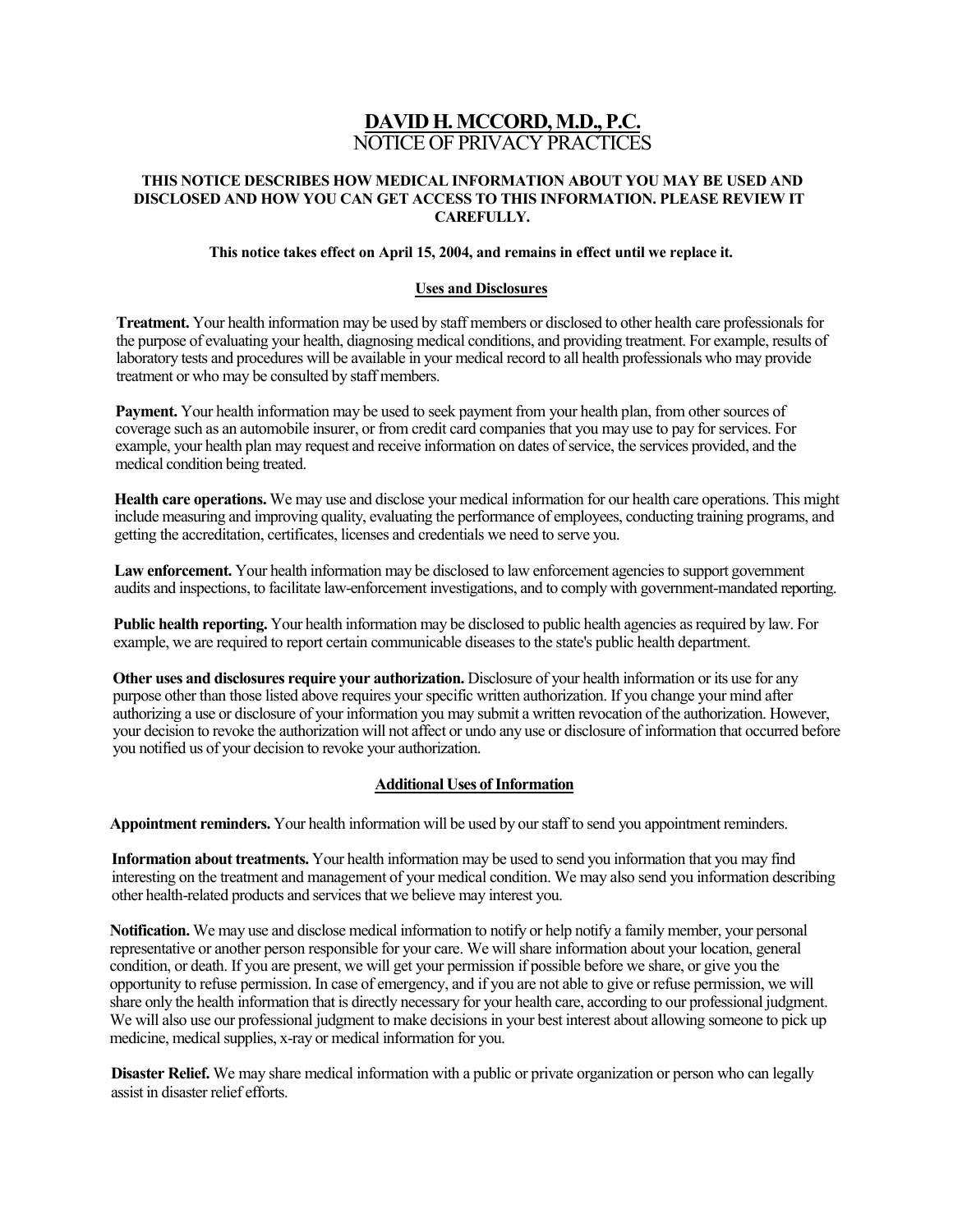**Research in Limited Circumstances.** We may use medical information for research purposes in limited circumstances where the research has been approved by a review board that has reviewed the research proposal and established protocols to ensure the privacy of medical information.

**Court Orders and Judicial and Administrative Proceedings.** We may disclose medical information in response to a court or administrative order, subpoena, discovery request, or other lawful process, under certain circumstances. Under limited circumstances, such as a court order, warrant, or grand jury subpoena, we may share your medical information with law enforcement officials. We may share limited information with a law enforcement official concerning the medical information of a suspect, fugitive, material witness, crime victim or missing person. We may share the medical information of an inmate or other person in lawful custody with a law enforcement official or correctional institution under certain circumstances.

**Victims of Abuse, Neglect, or Domestic Violence.** We may use and disclose medical information to appropriate authorities if we reasonably believe that you are a possible victim of abuse, neglect, or domestic violence or the possible victim of other crimes. We may share your medical information if it is necessary to prevent a serious threat to your health or safety or the health or safety of others. We may share medical information when necessary to help law enforcement officials capture a person who has admitted to being part of a crime or who has escaped from legal custody.

**Workers Compensation.** We may disclose health information when authorized or necessary to comply with laws relating to workers compensation or other similar programs.

**Health Oversight Activities.** We may disclose medical information to an agency providing health oversight for oversight activities authorized by law, including audits, civil, administrative, or criminal investigations or proceedings, inspections, licensure or disciplinary actions, or other authorized activities.

**Alternative and Additional Medical Services.** We may use and disclose medical information to furnish you with information about health-related benefits and services that may be have interest to you, and to describe or recommend treatment alternatives.

### **Individual Rights**

You have certain rights under the federal privacy standards. These include:

- The right to request restrictions on the use and disclosure of your protected health information
- The right to receive confidential communications concerning your medical condition and treatment
- The right to inspect and copy your protected health information
- The right to amend or submit corrections to your protected health information
- The right to receive an accounting of how and to whom your protected health information has been disclosed
- The right to receive a printed copy of this notice

### **Our Legal Duty**

We are required by law to maintain the privacy of your protected health information and to provide you with this notice of privacy practices.

We also are required to abide by the privacy policies and practices that are outlined in this notice.

As permitted by law, we reserve the right to amend or modify our privacy policies and practices. These changes in our policies and practices may be required by changes in federal and state laws and regulations. Upon request, we will provide you with the most recently revised notice on any office visit. The revised policies and practices will be applied to all protected health information we maintain.

### **Requests to Inspect Protected Health Information**

You may generally inspect or copy the protected health information that we maintain. As permitted by federal regulation, we require that requests to inspect or copy protected health information be submitted in writing. You may obtain a form to request access to your records by contacting a front desk clerk. Your request will be reviewed and will generally be approved unless there are legal or medical reasons to deny the request.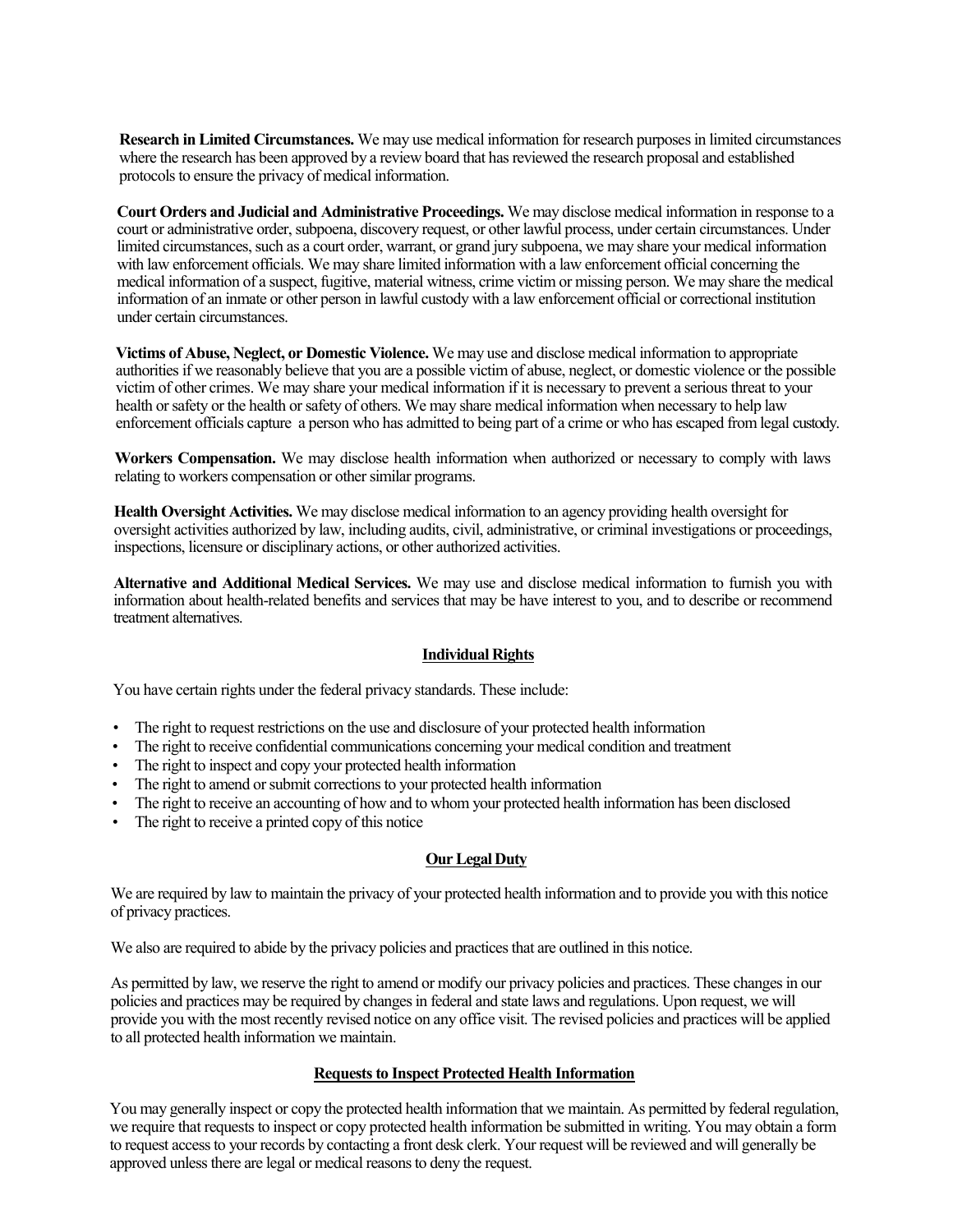### **Complaints**

If you would like to submit a comment or complaint about our privacy practices, you can do so by completing the form provided at the front desk located in suite A and dropping it in the locked box provided there in suite A.

If you believe that your privacy rights have been violated, you should call the matter to our attention by sending a letter describing the cause of your concern to the contact person named below.

You will not be penalized or otherwise retaliated against for filing a complaint.

#### **Contact Person**

The name and address of the person you can contact for further information concerning our privacy practices is:

**Kimberly Coleman David H. McCord, M.D., P.C. 1718 Charlotte Avenue, Suite A P.O. Box 331109 Nashville, TN 37203**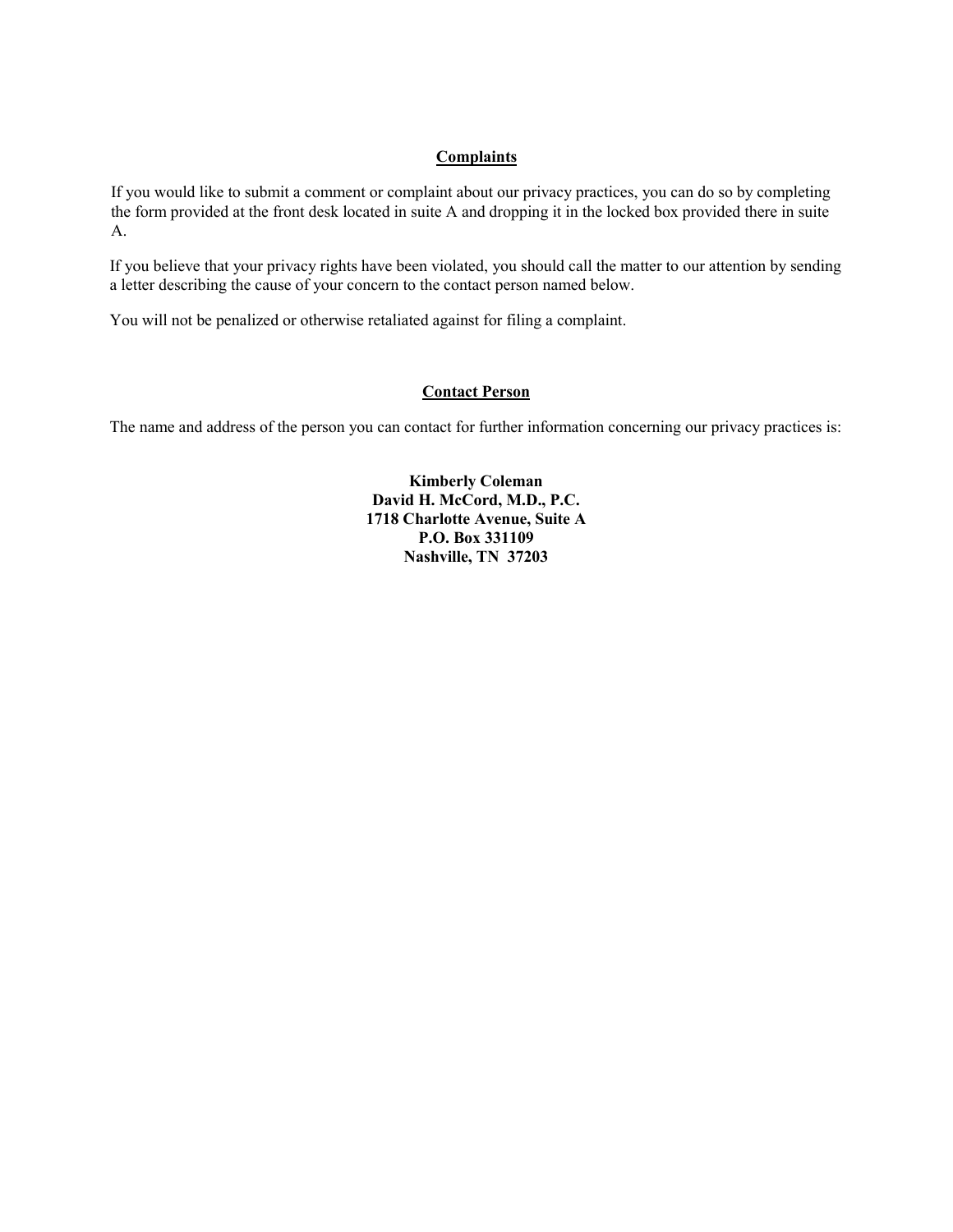# MEDICATION GUIDELINES

# R X LINE: (615) 329-4488



# **DAVID H. McCORD, M.D., P.C.** 1718 Charlotte Avenue P. O. Box 331109 Nashville, TN 37203-7510

Office: (615) 329-0333 Fax: (615) 329-3585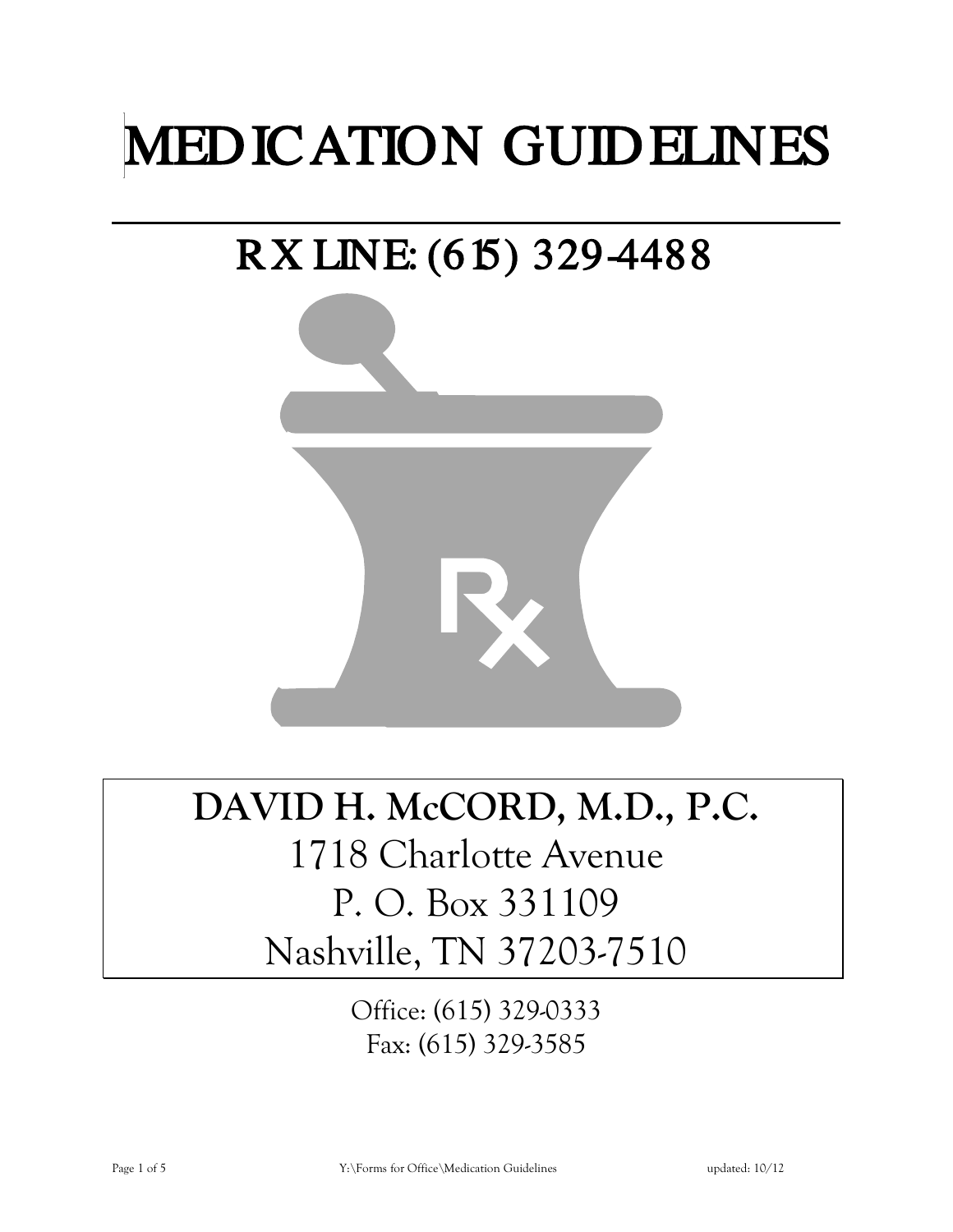Prescribing pain medications is just one of the many services provided by David H. McCord, M.D., P.C. This office strictly adheres to all rules and regulations set forth by the Drug Enforcement Agency (DEA) and Tennessee Bureau of Investigation (TBI). **It is not a medical obligation to prescribe medication to a patient at any time.** It is important to understand that this office will NOT tolerate any unauthorized deviation from the medication policy. If it has been determined that a patient has been non-compliant with the medication policies, he/she will automatically be prohibited from further medication privileges. If any of the policies described are a concern, it is the patient's responsibility to discuss any and all questions or issues with the medical staff **prior to surgery. The ultimate goal is to decrease the need for pain medication.**

### **MEDICATION GUIDELINES**

As it is the goal of this office to effectively minimize or relieve pain, medication is considered a short-term tool. It is also common practice to refer patients to a pain management specialist.

Listed below are some important key reminders in regards to our medication guidelines:

- a) All medication requirements, prior to surgical intervention by this office, will be referred to the patient's primary care physician (PCP) or a referral given for a pain management specialist.
- b) NO medications will be authorized after business hours  $(8:00 \text{ a.m.} 5:00 \text{ p.m.})$ , weekends or holidays.
- c) Medication issues will not be addressed by the answering service.
- d) Medications will not be refilled early without prior authorization from the physician.
- e) It is the patient's responsibility to inform this office of any medications being prescribed from any other physician's office. It is essential for our staff to assess the "full body effect" for the patient's safety. Failure to properly and accurately inform this office may jeopardize your well being, as well as, your medical privileges at this office. Furthermore, it is unacceptable and potentially hazardous to receive the same categories of medications from two or more physicians.
- f) All medications must be taken as prescribed. Misuse or self-medication will not be tolerated. It is the patient's responsibility to inform the medical staff if the prescribed medication is not effective.
- g) In the event of side effects, discontinue use immediately and contact this office. If a medication change is necessary, the patient will be responsible for returning all unused medication to the pharmacist before the new medication will be issued. Only the amount returned will be refilled. Payment for the new prescription will be the patient's responsibility.
- h) It is the patient's responsibility to protect and, at all times, be in control of prescriptions and medications. Lost or damaged prescriptions or medications will not be refilled prior to the expiration date. If your prescription or medication is stolen, our office must obtain a signed police report before a refill is considered. No facsimiles or copies will be accepted.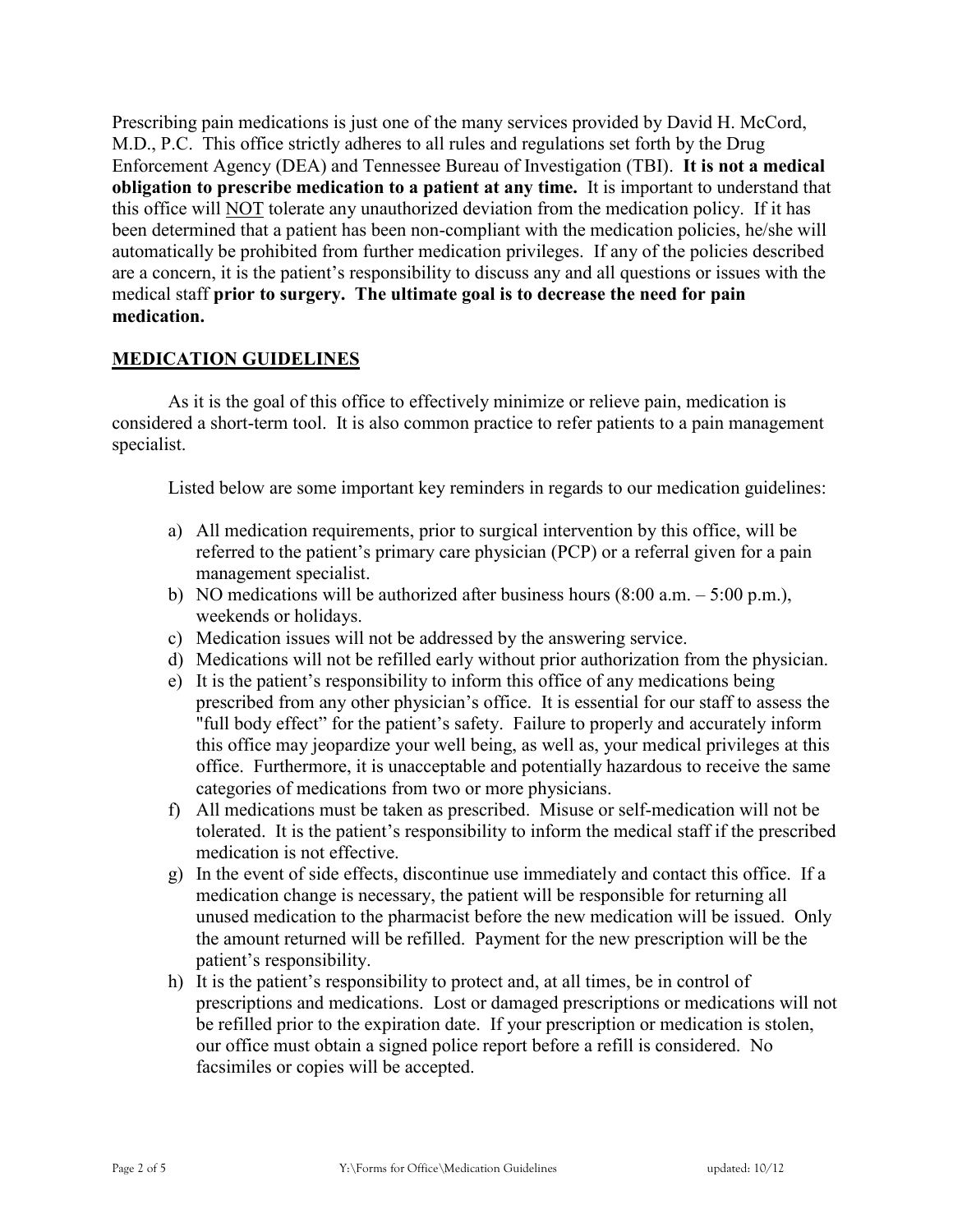i) Pain management referrals are offered when medication requirements exceed that which the physician has prescribed. Failure to comply may result in a patient being discharged from this practice.

### **MEDICATION REFILL GUIDELINES**

In an effort to offer quality service, and in conjunction with the DEA and TBI, the office of David H. McCord, M.D., P.C. has a dedicated telephone number for medication refill requests. Please note the following medication refill guidelines:

- 1) All telephone requests for medication must be received through the voice mail system of the prescription line at **(615) 329-4488**. There will be no exceptions. This is a direct line and cannot be connected through the office; therefore, telephoning the receptionist, secretary or nurse's station will only delay the process.
- 2) Patients are required to notify the prescription line 2 business days prior to requiring a refill. Every effort will be made to handle all medication calls as quickly and efficiently as possible.
- 3) Unless further information or discussion is required, you will not receive a return telephone call from our staff. It is the patient's responsibility to contact his/her pharmacy.
- 4) Medication refill requests will only be accepted from the patient. No requests will be accepted from family members, significant others or close personal friends.
- 5) It is requested that the patient have available the following information prior to telephoning the prescription line:
	- a) your complete name and date of birth
	- b) time and date of the request
	- c) last date of office visit or surgery
	- d) pharmacy name and number (with area code if out of state)
	- e) medication(s) requested
	- f) home and business telephone numbers
- 6) Once you have received your medication from the pharmacy, it is essential that you review your prescription in reference to dosage and frequency. As it is the goal to diminish medication requirements, these factors may have changed from your last prescription.
- 8) No prescriptions will be mailed. There will be no exceptions to this policy.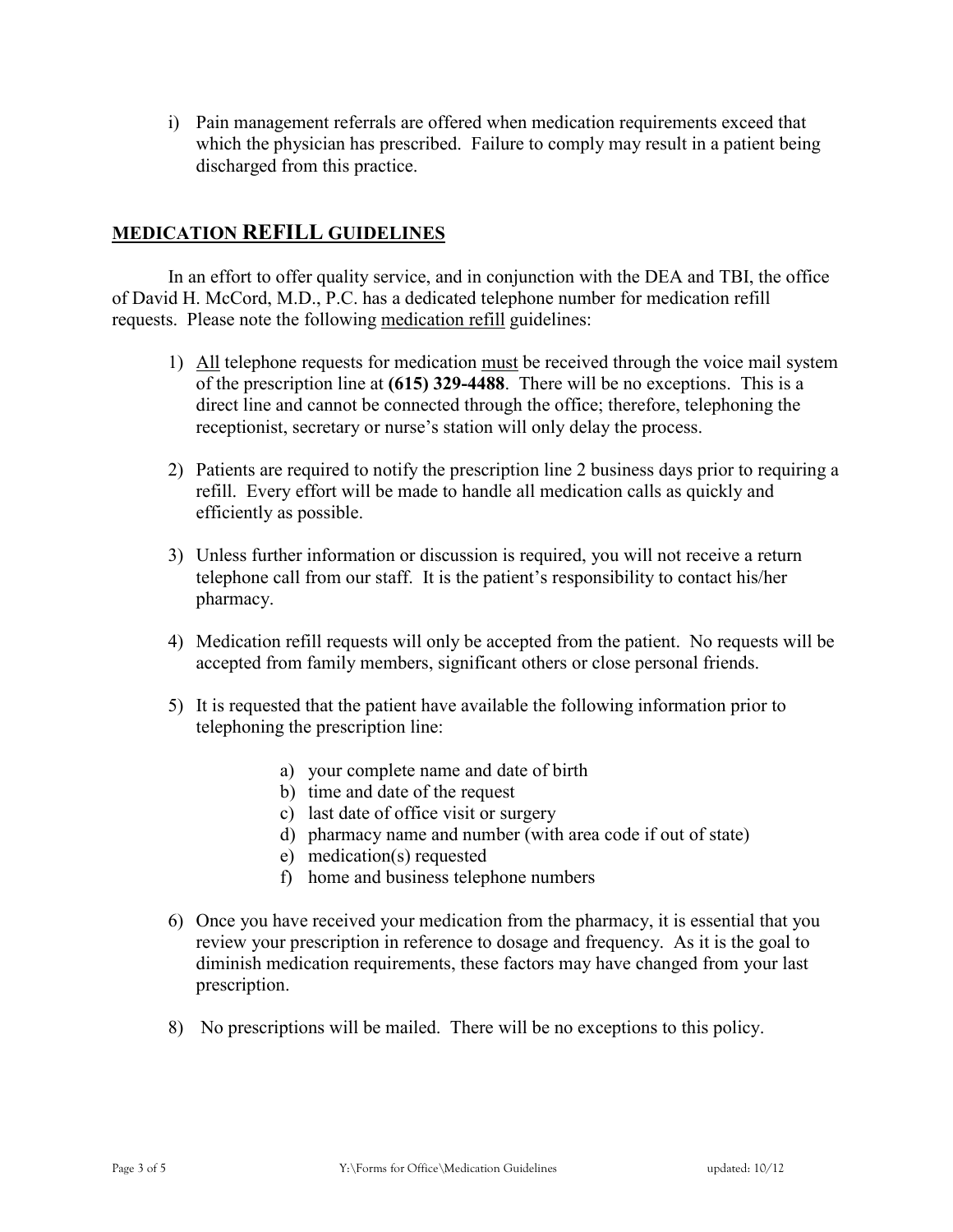9) If it has been more than three (3) months since your last office visit, no medication request(s) will be considered. For further medical care, you will be required to make an appointment, at which time any and all medication options will be assessed and discussed.

### **POST OPERATIVE MEDICATION GUIDELINES**

Most often narcotics are prescribed following surgery. Narcotics are most effective when prescribed for a short period of time. Every attempt will be made to prescribe the lowest dosage possible to assist in pain control. Long term or excessive use of narcotics can be life threatening.

As it is the ultimate goal of this office to assist the post surgical patient in achieving a drug free lifestyle as quickly as possible, our policy is as follows:

### \***Pain medicine will be considered for a maximum of 90 days following surgery.**

If deemed medically necessary, the physician will refer a patient to a pain specialist or request the patient's primary care physician (PCP) to manage medications for pain control.

**WARNING! Federal law prohibits the transfer of any prescription drug to any person other than the patient for whom it is prescribed.**

**WARNING! It is hazardous to operate a motor vehicle when taking narcotics or other controlled substances because of their tendency to induce drowsiness, and it is illegal to operate a motor vehicle while** *under the influence* **of narcotics and other controlled substances,** *even when a physician prescribes them.*